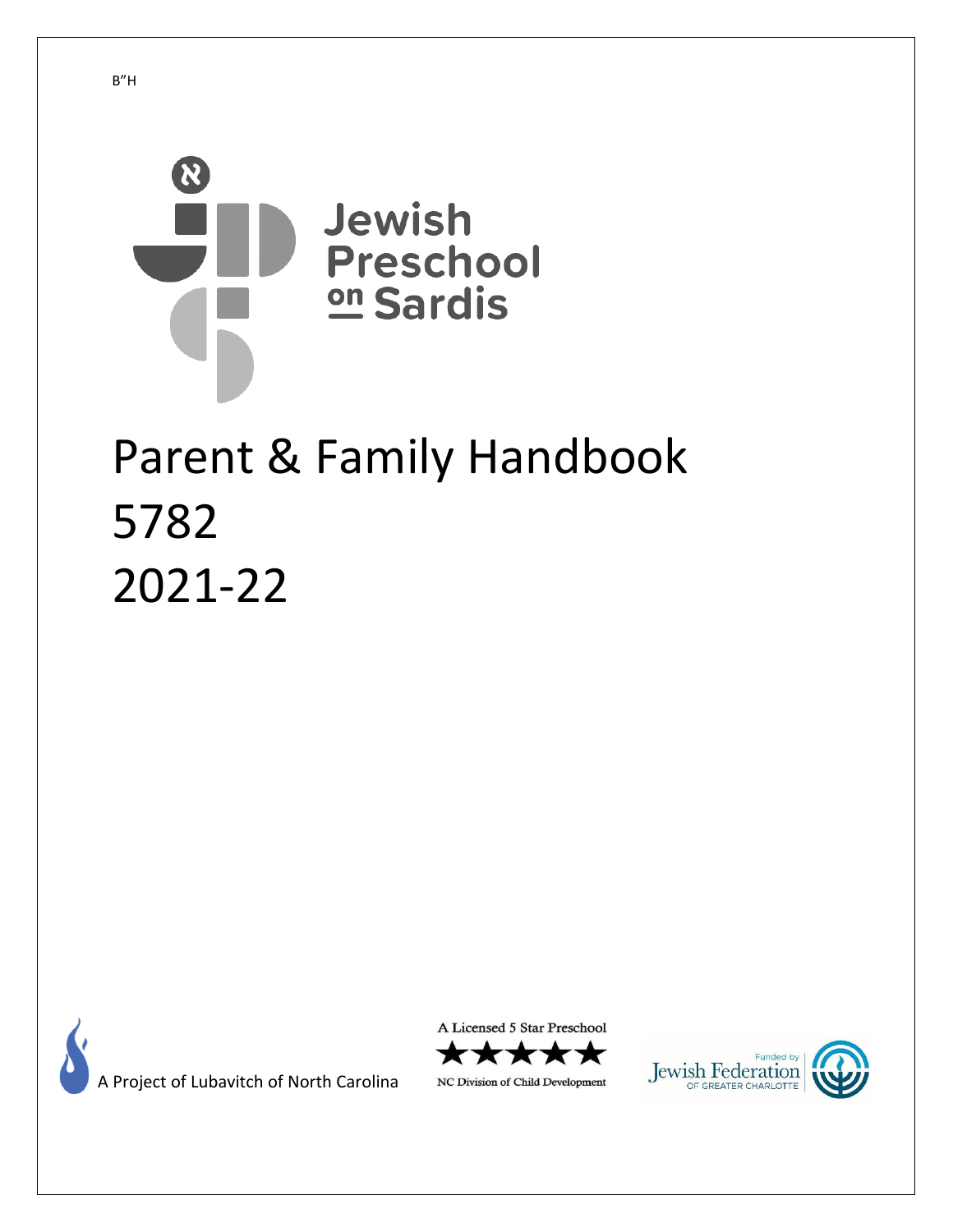# **Welcome**

Welcome to the 2021-2022 school year at the Jewish Preschool on Sardis! We are so pleased that you have chosen our school as a home away from home for your child. The staff and I are excited to share our creativity, passion, warmth and friendliness with each and every one of your families.

The mission of JPS is to nurture children, families, and teachers in a loving environment of exploration and growth, that deepens their connection with Judaism, community & the world around them. The curriculum at JPS supports this mission by exposing the children to a wide range of experiences including art, movement, pre-writing and pre-reading skills, early math and science skills and pertinent social skills, all presented to the children through integrated, hands-on learning centers. Judaic themes and holidays are also introduced to the children through a variety of experiences and hands-on learning.

This handbook has been prepared to help ease the transition from home to school. To help your child get ready for preschool, please take the time to carefully read this handbook, which contains pertinent information, as well as a school calendar.

Nothing, of course, takes the place of direct contact between you, the rest of the school staff and myself. I invite you to call us at the school to discuss any questions or uncertainties regarding your child's preschool education, whenever you feel it necessary.

This year brings unprecedented challenges, and many of us are forced to make difficult decisions. You, as a parent, must feel comfortable with your child attending school, with the knowledge that a) we are doing everything we can to minimize the spread of this virus, and b) there *is* a risk involved with your child attending school. I am happy to help with any information I have learned, and I urge you to consult with your child's physician. Trust yourself that you can make a decision that is best for your family. We are so looking forward to the time when "regular life" returns!

Thank you for entrusting your child with us so we can help him or her learn, share and grow. Looking forward to a fully cooperative relationship, and a very successful school year.

Sincerely, *Devorah Weiss-Gorkin* **Director**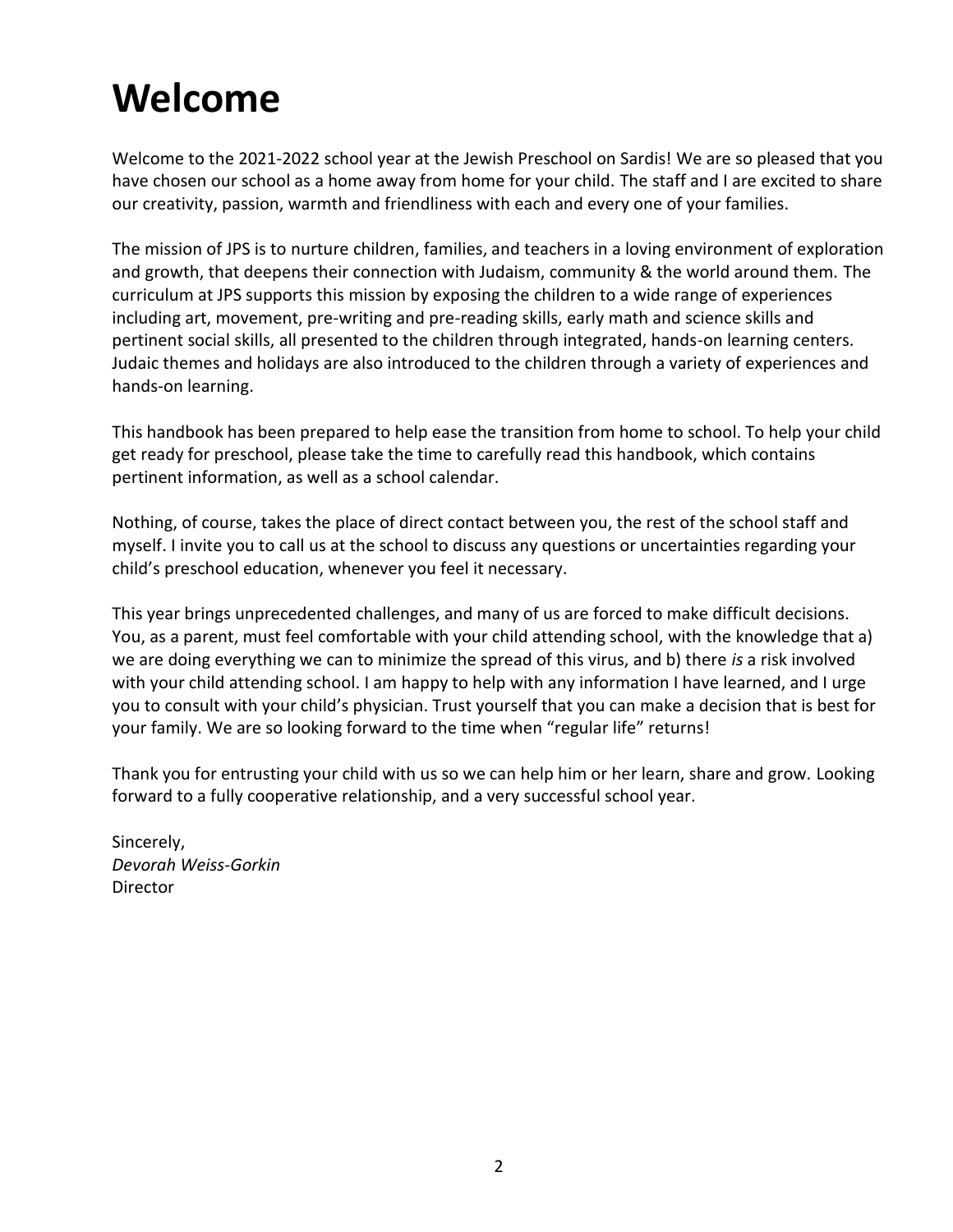# **Table of Contents**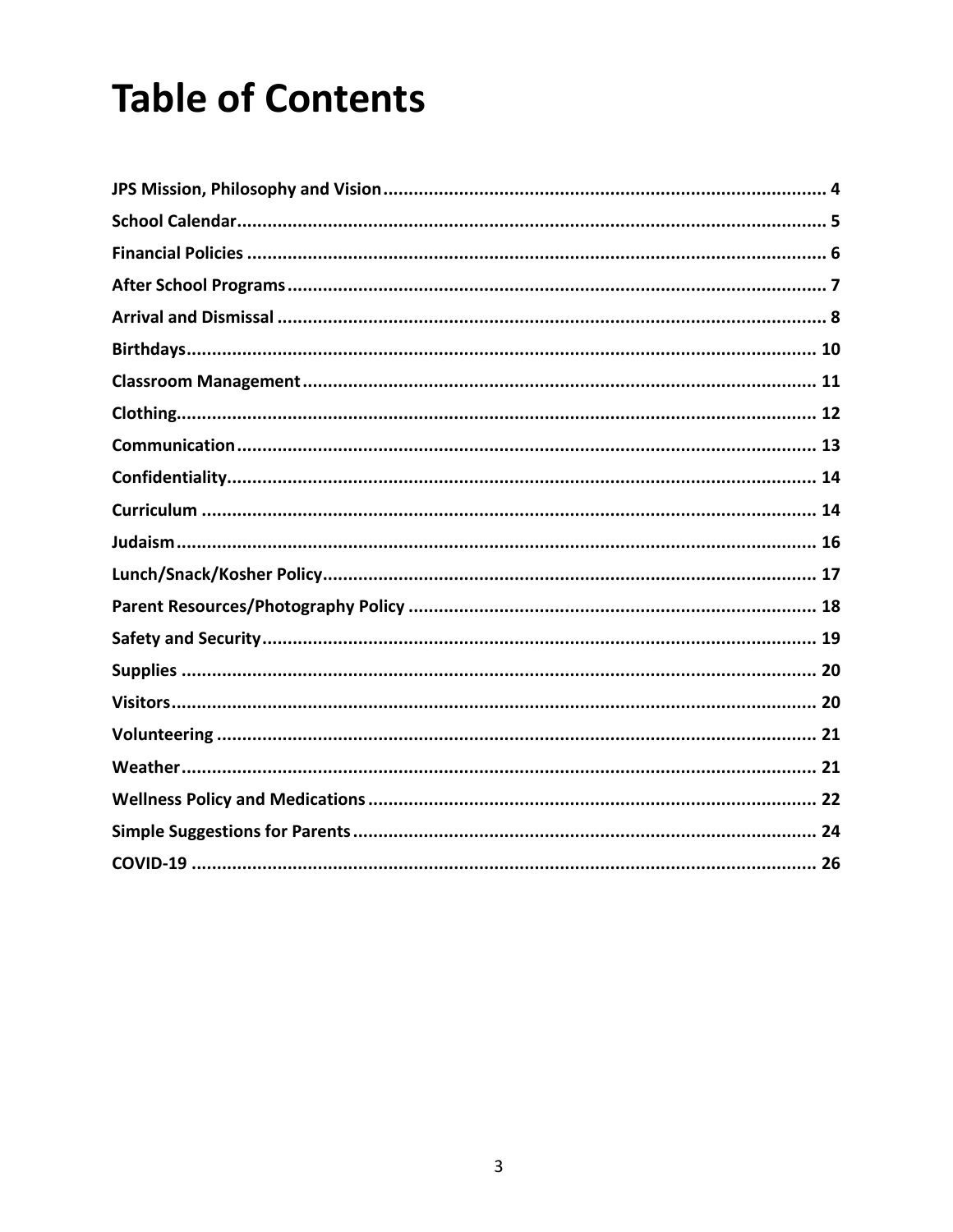# **JPS Philosophy, Mission Statement & Vision**

## **JPS Philosophy:**

The preschool years are such important ones; the years when behaviors, value systems and attitudes develop and emerge. Each individual child deserves a loving, safe environment that promotes a sense of wonder and discovery in learning. Our approach allows us to offer a stimulating environment where your child will be encouraged to develop intellectually, emotionally and physically. We value an inclusive environment that respects the uniqueness of each child; thus, they are given the respect and attention that they need to develop and grow. Our low student-teacher ratio ensures that each child receives this needed attention. At the heart of the program, it is our desire to nurture within our children, a concern and kindness for themselves and those around them.

## **JPS Mission:**

JPS nurtures children, families, and teachers in a loving environment of exploration and growth, that deepens their connection with Judaism, community & the world around them.

### **JPS Vision:**

- The students of The Jewish Preschool on Sardis will have a safe, nurturing and stimulating environment that supports their cognitive, physical, spiritual and social-emotional development, preparing them for future educational and life success.
- JPS instills core Jewish values that are woven into daily learning experiences and celebrated throughout the year.
- JPS honors and celebrates the unique qualities of each child, guiding them on the path of lifelong learning.
- JPS is committed to the highest quality early childhood education by providing enriched and individualized programs.
- JPS creates Jewish family traditions that honors and celebrates each family need and unique background.
- JPS engages family members through communication, education and volunteerism within the school and the greater community.
- JPS supports the professional development of staff through ongoing training, up to date materials and other support services available.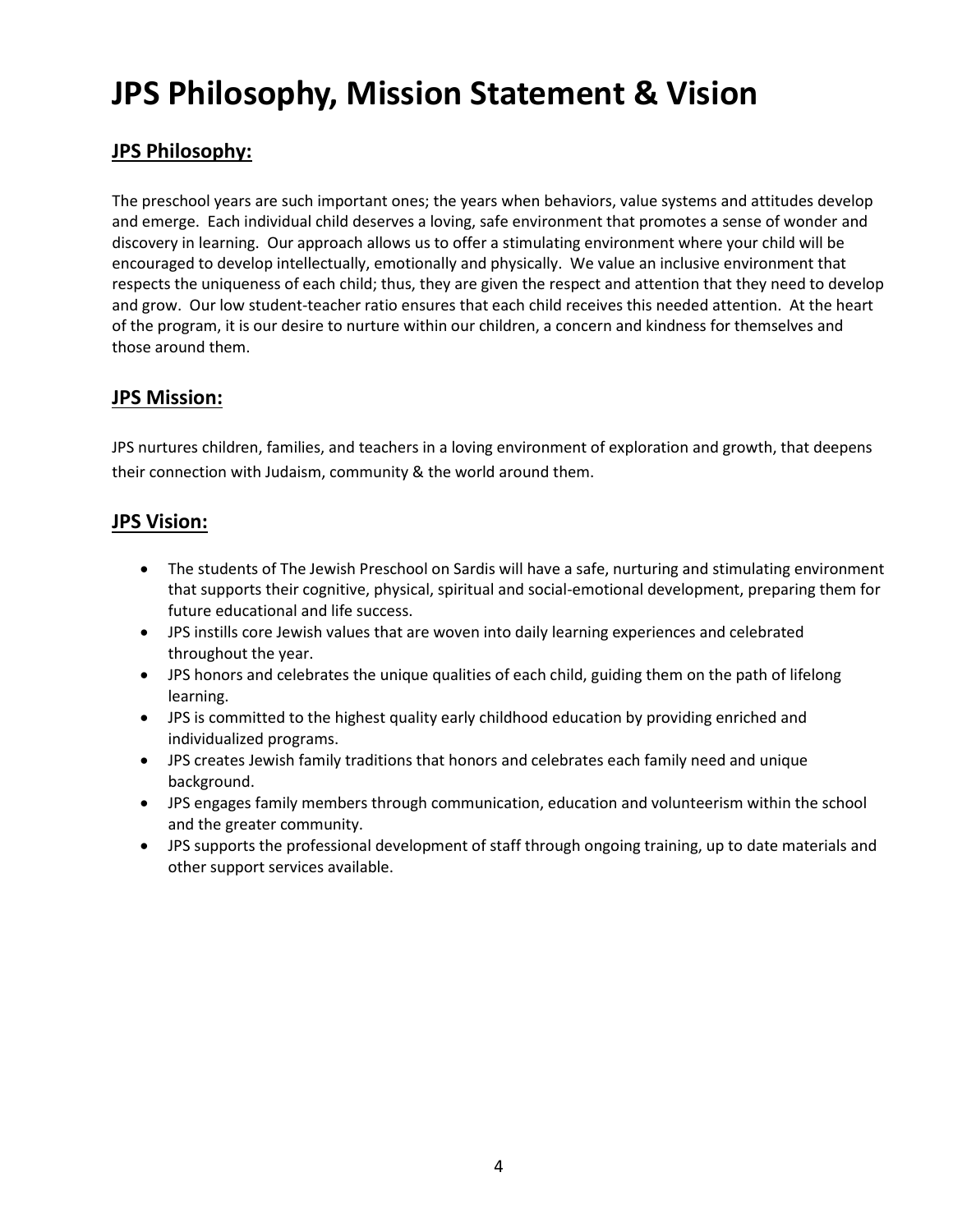## **JPS School Calendar 2021-2022**

*All programming dates subject to change.*

*No in-school programs will be held until further notice. Social events will take place throughout the year!*

| <b>AUGUST 2021</b>                 |                                                                  |
|------------------------------------|------------------------------------------------------------------|
| 9th <sub>-13th</sub>               | <b>Staff &amp; Teacher Workdays</b>                              |
| 16 <sup>th</sup>                   | 1 <sup>st</sup> Day of School                                    |
| 22 <sup>nd</sup>                   | Popsicle Playdate!                                               |
| <b>SEPTEMBER 2021</b>              |                                                                  |
| 6 <sup>th</sup>                    | JPS Closed - Labor Day                                           |
| 7 <sup>th</sup> -8 <sup>th</sup>   | JPS Closed- Rosh Hashana                                         |
| 15 <sup>th</sup>                   | 1pm Pickup (Yom Kippur eve)                                      |
| 16 <sup>th</sup>                   | JPS Closed - Yom Kippur                                          |
| 21st <sub>-22nd</sub>              | <b>JPS Closed- Sukkot</b>                                        |
| 26 <sup>th</sup>                   | Sukkot Brunch/Family Fun Day!                                    |
| 28th-29th                          | JPS Closed- Simchat Torah                                        |
| OCTOBER 2021                       |                                                                  |
| 27th, 28th                         | Picture Day                                                      |
| <b>NOVEMBER 2021</b>               |                                                                  |
| 12 <sup>th</sup>                   | 4:30pm close on Fridays begins                                   |
| $24^{th} - 26^{th}$                | <b>Thanksgiving Break</b>                                        |
| 29th <sub>-30th</sub>              | Chanukah                                                         |
| <b>DECEMBER 2021</b>               |                                                                  |
| $1st-6th$                          | Chanukah                                                         |
| 1 <sup>st</sup>                    | School-wide Chanukah Party!                                      |
| $24^{th} - 31^{st}$                | <b>Winter Break</b>                                              |
| 27 <sup>th</sup> -29 <sup>th</sup> | Childcare available for 6pm families only - reservation required |
| <b>JANUARY 2022</b>                |                                                                  |
| 13 <sup>th</sup>                   | (Virtual) Grandparents' Day (2s, 3s, 4s)                         |
| 17 <sup>th</sup>                   | JPS Closed - MLK Day- Tu B'Shvat                                 |
| <b>FEBRUARY 2022</b>               |                                                                  |
| 11 <sup>th</sup>                   | Shabbaton for 4's                                                |
| $21^{st}$                          | JPS Closed - Teacher Workday                                     |
| <b>MARCH 2022</b>                  |                                                                  |
| 17 <sup>th</sup>                   | <b>JPS Celebrates Purim</b>                                      |
| 18 <sup>th</sup>                   | 6pm Friday pickup resumes                                        |
| <b>APRIL 2022</b>                  |                                                                  |
| $15^{th} - 22^{nd}$                | <b>JPS Closed - Passover</b>                                     |
| <b>MAY 2022</b>                    |                                                                  |
| 6 <sup>th</sup>                    | I love Israel Day                                                |
| 19 <sup>th</sup>                   | Lag B'Omer                                                       |
| 26 <sup>th</sup>                   | Graduation for the 4's                                           |
| 27 <sup>th</sup>                   | Last Day of School                                               |
| 30 <sup>th</sup>                   | Memorial Day - JPS closed                                        |
| 31 <sup>st</sup>                   | JPS Closed - Teacher Workday                                     |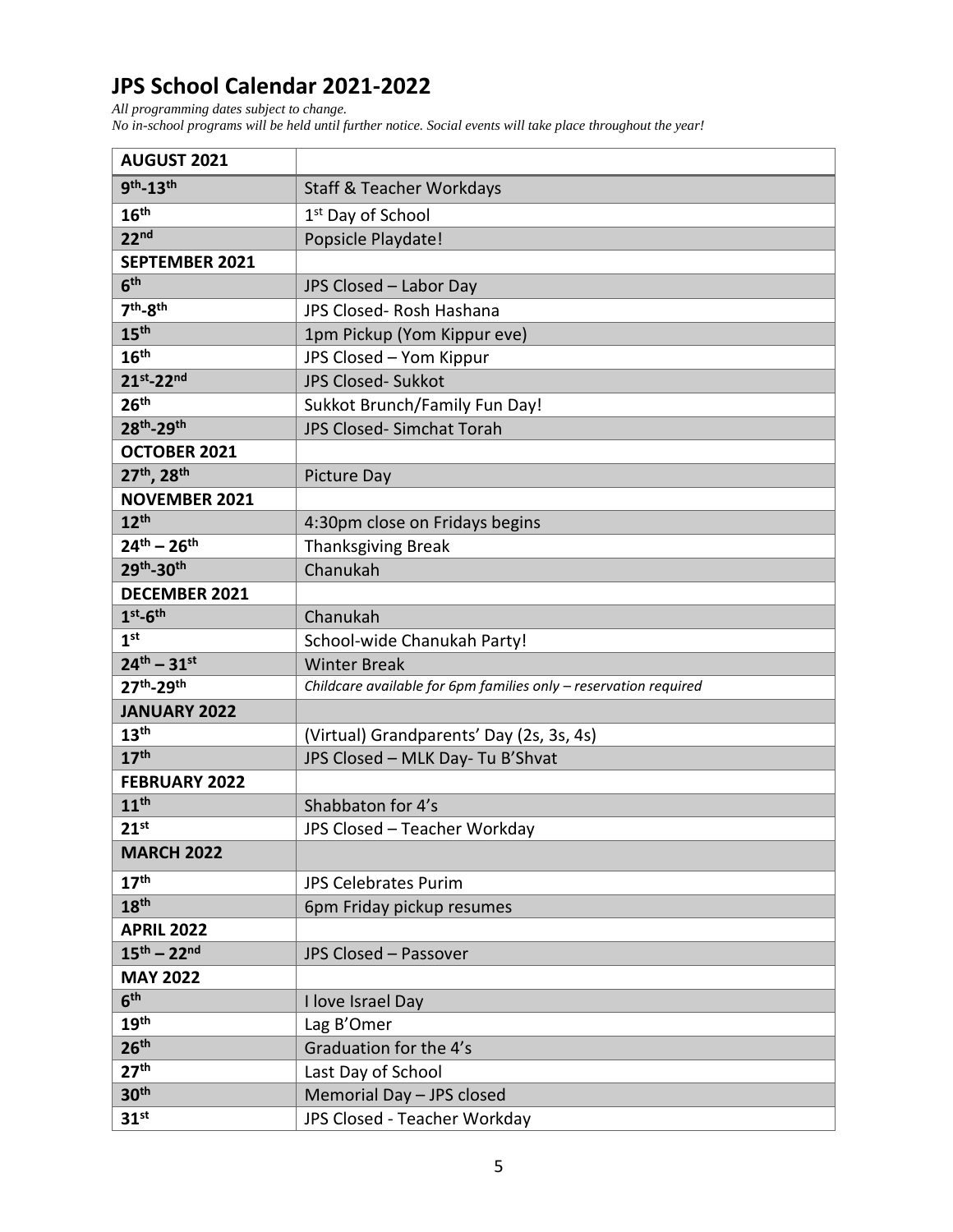# Financial Policies

### **Registration:**

- 1. Registration payment of \$150 registration fee plus a portion of May 2022 tuition is due at time of application.
- 2. Families with more than one child registering will pay  $\frac{1}{2}$  registration fee for additional children.
- 3. A 30-day written notice to withdraw is required.
- 4. Registration fee and last month's tuition are NON-REFUNDABLE.
- 5. If placed on a waitlist, that waitlist fee can be used only for the same school year.

#### **Tuition:**

- 1. The registration fee and tuition deposit are due before the first day of preschool.
- 2. Tuition is paid through Procare system, using Tuition Express.
- 3. Tuition is due the  $1<sup>st</sup>$  of the month and is always paid a month ahead. The first payment for the school year is made in July, and the final payment, with the deposit applied, is made in April, totaling 10 payments. If your child attends school year-round, 7:30-6, your tuition will be equally divided over 12 months.
- 4. If payment is received after the  $10<sup>th</sup>$  of the month, a late fee of \$25 will be added, unless previously communicated with bookkeeping.
- 5. If payment is not received by the  $15<sup>th</sup>$  of the month and the family has not informed the Director or accountant of any hardship, a statement will be mailed with the message that tuition must be paid in full, including the late fee by the 30<sup>th</sup> of the month for the child to continue in preschool. On the 30<sup>th</sup> of the month, the matter will be turned over to the Parent Advisory Board and Financial Committee.
- 6. If there are any outstanding fees, including tuition and late fees, by the end of April, it may be determined that the child will be unable to participate in any end of year activities and/or to be enrolled for the next school year.
- 7. The Jewish Preschool on Sardis provides financial assistance to children in need who are enrolled for the current school year. The assistance takes the form of deferred tuition, payment plans or tuition reduction. Funds are limited but we make every attempt to give assistance when needed. Applications are completed online. Applications will be kept in strict confidence and only seen by the Director and the Scholarship Chairperson.
- 8. There are no refunds, credits, or make up days for illness, holidays, or family vacations, or withdrawal.
- 9. There are no makeup days due to inclement weather.
- 10. Please refer to the COVID-19 section for policies related to tuition.

#### **Additional Fees:**

- 1. There is a late pick up fee of \$15.00 for any late pick up 5 minutes or later (including preschool-1:05pm, enrichment-2:05pm, extended day- 3:05pm. Pick up after 6:05 will result in a \$25 late fee.)
- 2. Children using diapers/wipes are required to replenish in a timely manner, per teacher request. Any family that does not replenish supply by the last diaper/wipe will be assessed a fee of \$10/day.

#### **Pre-care & Extended Day:**

Pre-care and Extended Day are available for all children from 7:30-8:50am and 1:00-3:00 or 1:00-6:00 respectively. You must be pre-registered, and NO CHANGES CAN BE MADE DURING THE YEAR. Fees:

- Refunds are not given for date changes, illness, or vacation. Swapping days for illness, holidays or vacations are **not** permitted.
- Fees are the same regardless of what time you drop your child off/pick them up. For example, a child arriving at 7:30am pays the same fee as a child arriving at 8:30am or a child picked up at 4:30pm pays the same as a child picked up at 5:50pm.
- We can provide drop-in care if space is available, see fees below: -Pre-care: \$20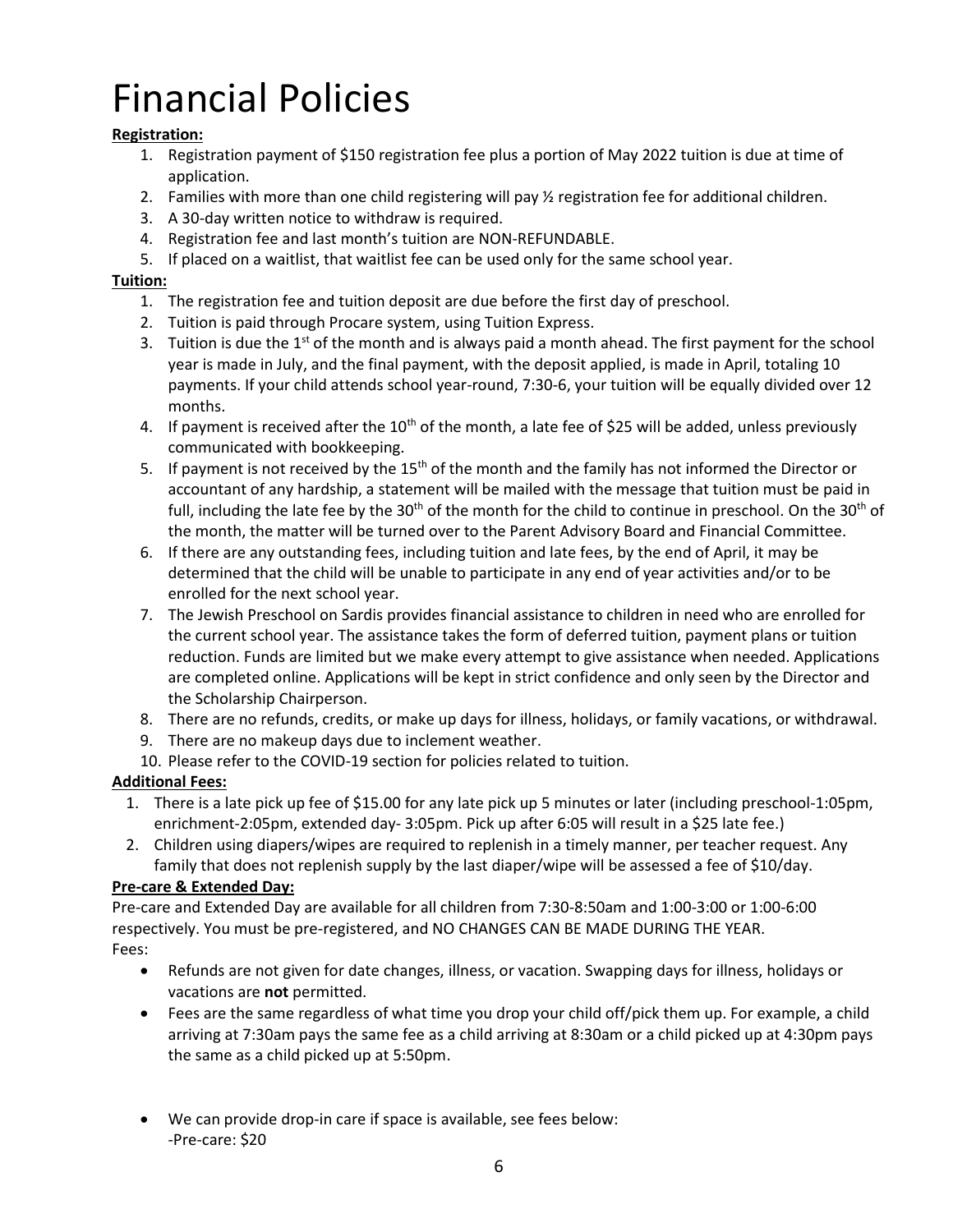- -1-3pm: \$25 -3-6pm: \$35 -1-6pm -\$50 Requests for drop-in care can **ONLY** be made through the preschool office and not directly with the pre-care/extended day teacher. Please contact the office for availability and billing information.
- Please be sure to read the procedures page for additional extended day policies (page 11).

# **After School Programs**

# *Extended Day Policies & Enrichment*

We are pleased to offer care for children beyond 1:00pm for families.

Rest time/Nap time is a part of the routine for each child in extended day as mandated by the State of North Carolina. Cots and sheets are provided for each child. The teachers will provide a quiet and dim space to assist children in relaxing and/or napping as well as to help them maintain their energy for the duration of the day. Children who do not nap will have a quiet rest time. You are welcome to bring a blanket for your child to keep at school during the week.

**Every child will receive a cot sheet which you are responsible to wash on Fridays and return on Mondays**

(along with their blanket). If you do not return the sheet on Mondays, we will provide another sheet at a cost of \$12. If the elastic straps break, they can easily be fixed, please do not throw the sheet away!

Children will have outdoor play time, indoor activity time as well as an additional circle time during their extended day. See classroom schedules for the routines.

Drop-in care is available with advance notice and space permitting. The drop-in fees are listed above.

Pick up is by 3:00pm or 6:00pm. Families arriving late for pick up will be charged a late fee (see page 10 for details). If late pick up is a consistent problem, families may be asked to withdraw from our extended day program.

Fridays, between November and March will have pick up at 4:30 pm instead of 6:00 pm, as Shabbat comes in early during those months. Advance notice will be sent out as a reminder, and it is listed on the calendar.

## *Enrichment*

Stay tuned to find out if JPS will be able to offer enrichment classes in the fall!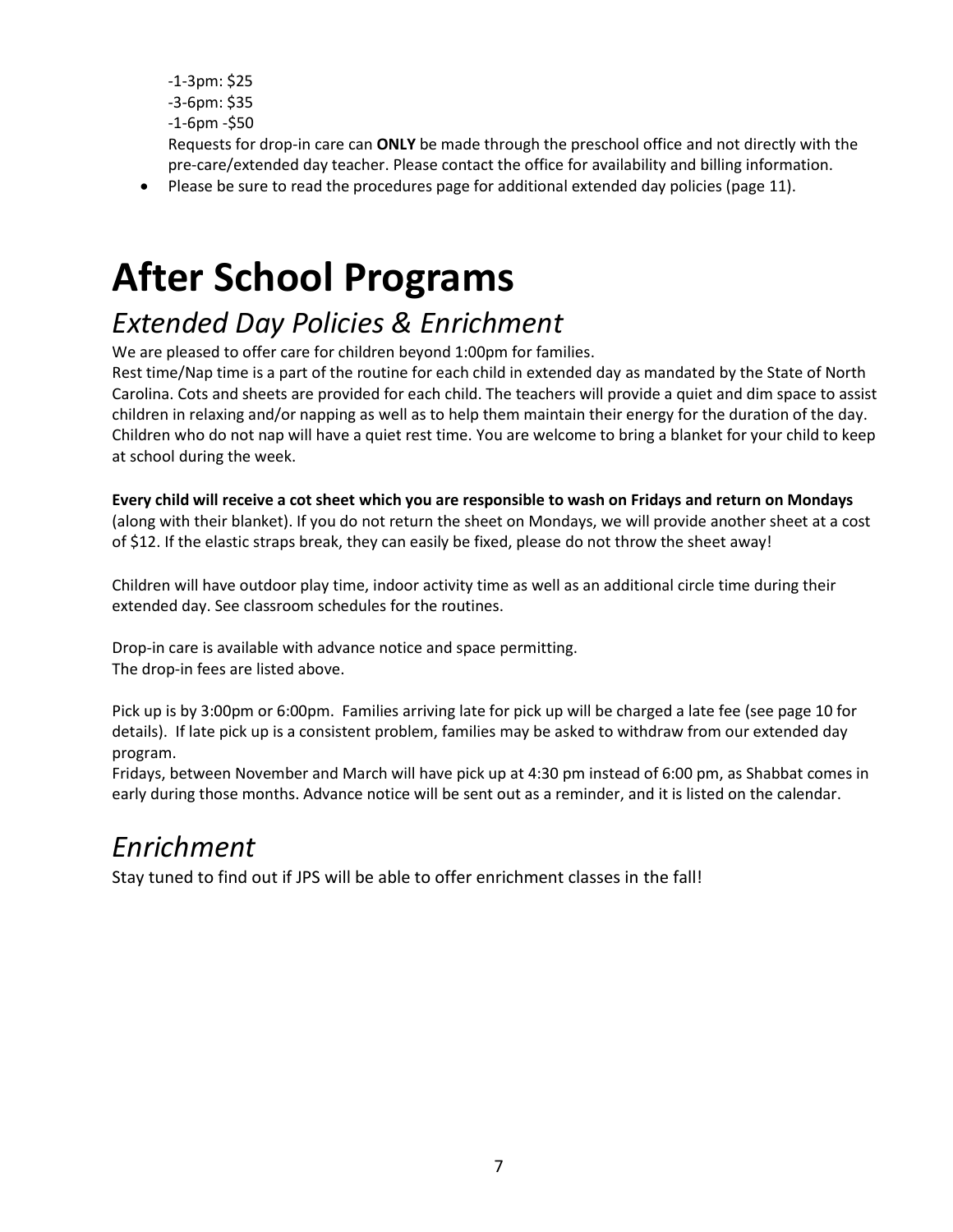# **Arrival and Dismissal**

**For the safety of all children and adults at JPS, we request that NO CELL PHONES be used while you are driving on campus**. **Please drive slowly through the parking lot, even if you are running late.** Throughout the day, especially during arrival and dismissal, children are outside. Children can be unpredictable, and we want to be sure that a driver's full attention is given to their surroundings.

#### **Parking Lot & Carpool**

To ensure the safety of all, parking is only allowed in designated parking spaces. Parking alongside the sidewalk poses a hazard to the children and interferes with carpool. Please watch your children carefully in the parking lot and drive slowly while entering and exiting the school premises. Children should always be with parents at drop off and pick up, not to be left alone in a vehicle or outside of a vehicle.

Teachers create an environment where families and children are given time to establish trust and routines. To foster that, *please arrive on time (before 9:05)*. This means your child will get the most out of his/her school day and will have an easier time in the transition from home to school. A prompt arrival will also minimize disruptions for the class. Additionally, Judaica and music for some classes are scheduled to begin right at 9:15, so arriving late means your child misses out and interrupts the class upon late arrival.

Children are released to their parents and only those who are on the approved carpool list. It is imperative that you notify the school if someone else will be picking up your child. For the release of a child to someone that we do not personally know, our staff has been instructed to ask for photo identification, if they do not have a photo ID, your child will not be released to them.

#### **Arrival: Infants and Toddlers** -

**Early drop off:** arrival time for children registered for 7:30 start time is anytime between **7:30-9:00am**. **9:00am Arrival**: arrival time for the children registered for 9:00am is between **8:50-9:05**.

Parents should park in an appropriate parking space, use the crosswalk and walk their children to their classroom. Do not use exterior doors for drop off or pick up. Teachers will not permit children or parents to enter classrooms through exterior doors for any reason!

Upon entering the classroom, please show the teacher your COVID screening, assist your child in unpacking his/her backpack, label their lunchbox with the date and wash their hands. If you are entering the classroom, you must wash your hands as well.

Reminder that the infant room is a shoe free room.

#### **Arrival: 2s, 3s and 4s** -

**Early drop off**: Parents should park in an appropriate parking space, use the crosswalk and walk their children to their classroom. Do not use exterior doors for drop off or pick up. Teachers will not permit children or parents to enter classrooms through exterior doors for any reason!

Upon entering the classroom, please show the teacher your COVID screening, assist your child in unpacking his/her backpack, label their lunchbox with the date and wash their hands. If you are entering the classroom, you must wash your hands as well.

**9:00am Arrival**: arrival time for is between **8:50-9:05**. During that time, staff members will greet the 2s, 3s and 4s in carpool, ask for your COVID screening and help them out of their cars. We ask for your assistance - if your child is seated in a place that requires an adult to get into the car to assist the child (i.e.  $3^{rd}$  row), we will need you to take your child out of the car. Car must be in park when loading and unloading.

If you arrive after 9:05, please park in a designated spot in the parking lot and walk your child to the classroom. Please assist your child to unpack their backpack and wash their hands. If lunches have already been brought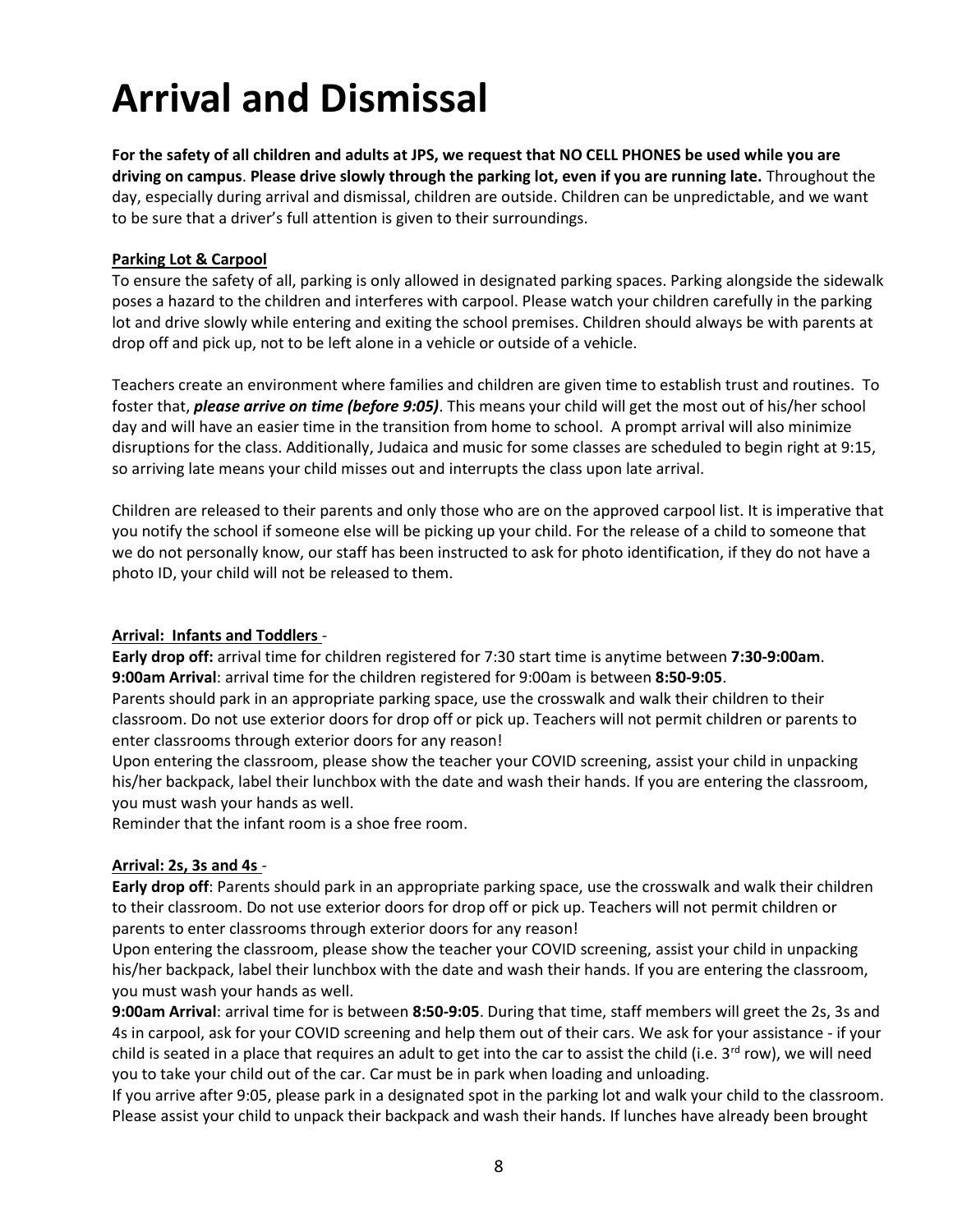to the refrigerator, we ask that you bring your child's lunchbox to the kitchen, label it with the appropriate date and place it on the shelf that is labeled for his/her class.

#### **Dismissal:**

**1:00pm** - Dismissal from the part day program is from 12:50-1:05. All parents of part-day students should park in an appropriate spot and walk into the building to pick up their child.

**3:00pm**- Carpool will be offered for 2's, 3's and 4's. Procedures will be the same as during drop off. Parents should pick up between 2:45-3:00pm.

**Extended day** – children registered in the full-day program may be picked up at any time between 3-6pm. Carpool is not offered for extended day and pick up will be from the classroom (or playground) only.

#### **Car Seats**

If you need to leave a car seat at JPS for the day, we ask that you leave it against the hallway. Due to space constraints, we are unable to store them in your children's classroom. Teachers cannot take responsibility to take a car seat from you to be left for the day.

Legally, school staff and teachers cannot buckle a car seat into your car, therefore, if you need to take out or place a car seat into your car, please park in a designated area and make the transfer there. In an effort to keep carpool on time, other parents will appreciate your efforts not to hold up carpool.

If you **do not** have a safety restraint for your child or a child in your carpool, a staff member will be unable to put the child in your car. It is NC state law that preschool age children be in a proper car restraint.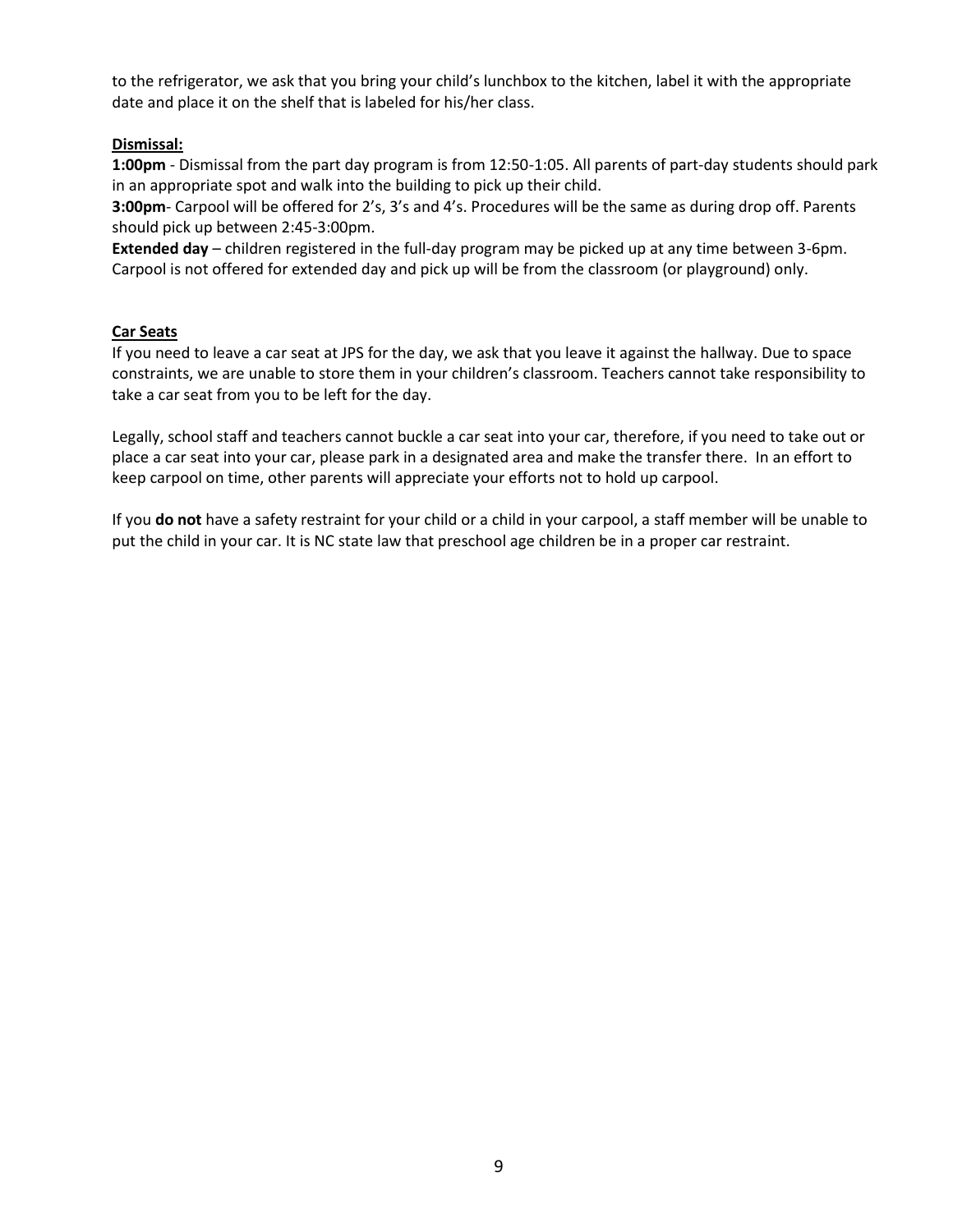# **Birthdays**

Children celebrate both their Jewish (lunar) and secular birthdays at school. On their secular birthday, the day is recognized with the class singing Happy Birthday. On the Jewish birthday, the child will be given a special "crown" and Happy Birthday will be sung in Hebrew. The office will inform you of the day of the celebration in the classroom, and you are welcome to attend if you wish. Birthday cupcakes are prepared for each class at \$1/cupcake. For example, 12 students + 2 teachers = \$14 for cupcakes.

Since JPS is a school that teaches Jewish values and the value of inclusion, when planning a birthday party outside of school, we encourage you to schedule the party on a day other than Shabbat or a Jewish holiday. Please consult the preschool calendar for holiday dates. Birthday parties scheduled on Shabbat or Jewish Holidays may result in a child being excluded from the festivities.

Since your child is part of the preschool community, we also suggest that you invite the entire class to any birthday party where you are inviting friends from school. Leaving out just a few children can be hurtful to the children and families who are excluded. This is also a great introduction to discuss with your children how our actions can affect other people.

It is our policy that party invitations and gifts **may not** be handed out in school. As a convenience to our families, if every child in the class is invited, you may come into school after morning carpool and put birthday invitations inside the children's backpacks. Please be vigilant to place the invitations **inside** the backpacks so the teacher is not faced with the task of determining which backpack did not receive the invite. Please understand that afternoon carpool time is not a convenient time to be handing out invitations.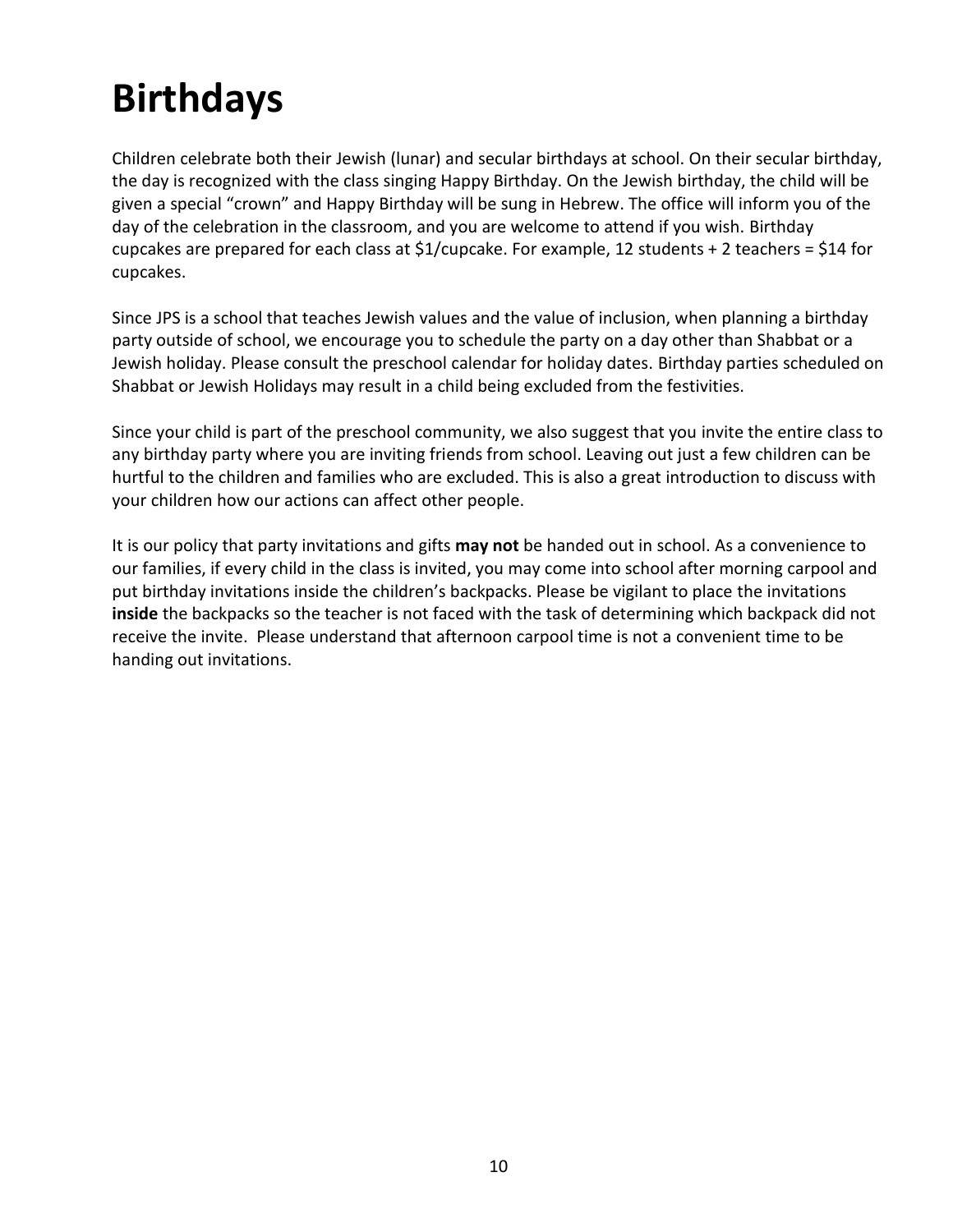# **Classroom Management**

Our program's guidance and discipline policies are based on the belief that young children must experience trust and respect to develop lifelong social and emotional skills. Our goal is for each child to learn self-management skills and inner control through participation in a safe, loving, and wellplanned environment. We try to anticipate and minimize situations which may result in a behavior problem. The children are provided with consistent routines and realistic limits and expectations. Children need limits so they can feel safe and protected. Children are redirected and given choices as a general rule. To accomplish our goal the following techniques are used daily:

- Prevention & Positive Reinforcement: Providing a daily routine, a sense of security and constantly praising and reinforcing appropriate behavior. Room environment is an important part of setting up students for success and we work diligently at creating and maintaining an environment to facilitate learning and caring.
- Setting Limits: Simple rules are established early on and consistently followed. Each teacher will work in collaboration with the children in the class to set simple, age appropriate class rules.
- Giving choices: When appropriate, we will give the child two choices when trying to help redirect them. If children are unable to make the choice themselves, the teacher will assist the children in that decision.
- Problem Solving: We encourage the child, and help them, verbalize and use logical reasoning and consequences as the means of solving conflicts. This takes time, practice and patience. There will be a lot of conversations about what the problem is, how to fix it and follow through to the end.
- Remove Child from Situation: After all behavior management techniques have been referred to, the last alternative is to remove the child from the situation, until he/she is able to return to the group cooperatively. Each classroom has at least one privacy table/area, where one child can relax or play by themselves.

At the Jewish Preschool on Sardis, children are valued for the individuals they are, however, each child is expected to meet the behavioral expectations set for their age. If your child appears to have difficulty meeting these expectations, and/or it becomes disruptive to the rest of the class, you will be informed by the classroom teacher. All attempts will be made to work together to meet the needs of your child as well as the other children in the class. If after a reasonable amount of time, a child continues to have difficulty following the classroom rules, the classroom schedule, or is unable to adjust to the demands of the group, parents may choose or be asked to withdraw their child.

### **Behavioral Issues**

- If a child exhibits continuous behavioral issues that are disruptive to the classroom safety, the teacher will document, assess, and observe the child to better understand the behaviors. The teacher and director will meet to discuss a plan of action.

- If no progress is made, the director will reach out to the parents to set up a meeting to discuss what behaviors have been observed and what the teachers have tried to implement.

- If the Director and teacher feel outside support is required for the benefit of the child and the safety of the classroom, the parents will be asked to seek additional support, and will be provided with references and recommendations. The goal of this additional support is for the success of the child.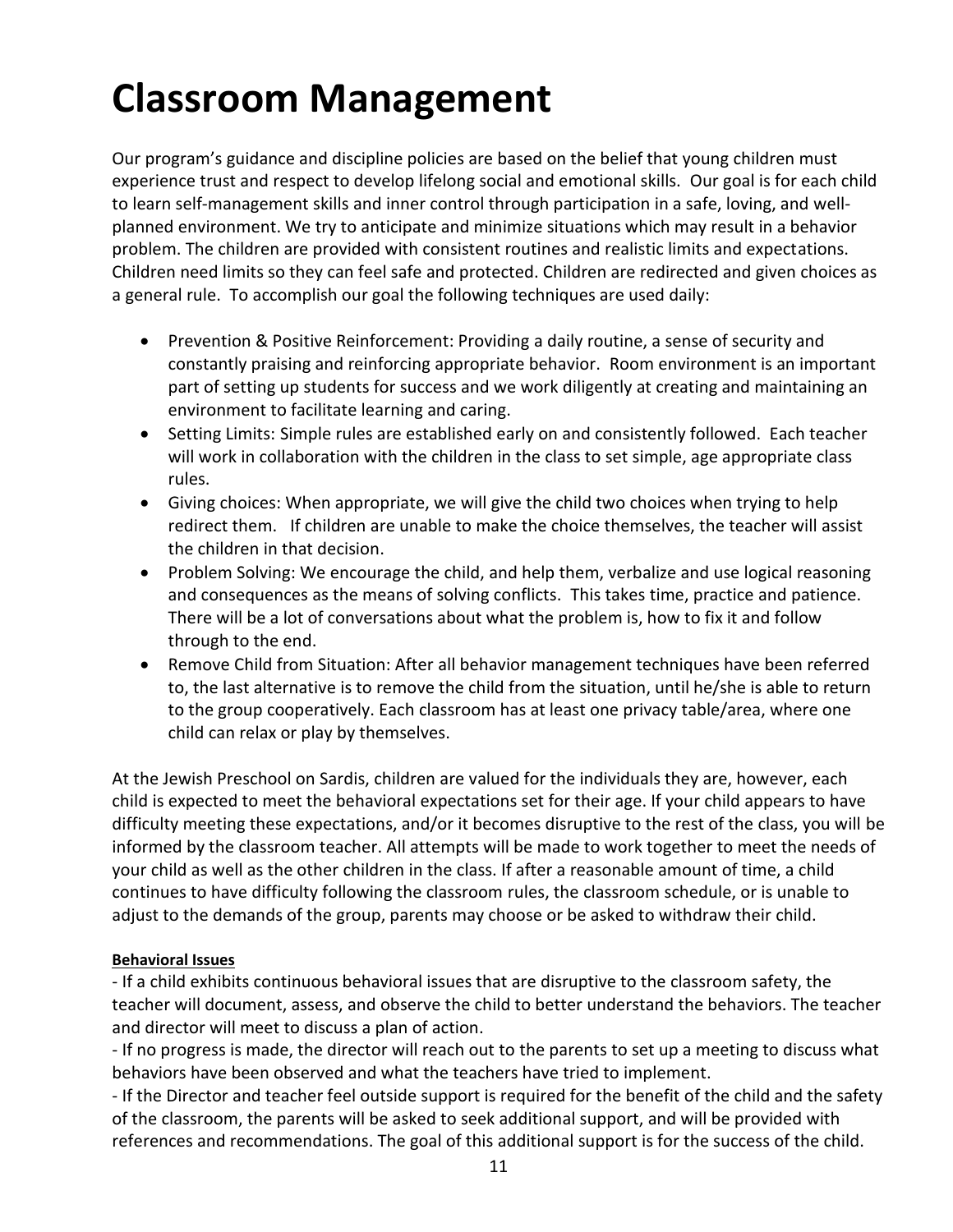If the parents do not agree to seek additional support, the child will unfortunately not be able to attend school.

- If no progress is made and the school feels they cannot keep the child safely enrolled in the program, the school has the right to break the contract with the family, or the family can break the contract with the school.

### **Biting/Hitting/Aggression**

Children do not always have the verbal skills necessary to express anger, frustration, sadness, hurt, fear etc. These emotions may thus be expressed through aggressive behavior, including hitting, pushing, or biting.

At school, we use a variety of techniques to deal with these situations, including determining if there is pattern to when the behavior occurs, if there is a cause/effect relationship, and/or whether the aggressor is gaining negative attention or experiencing frustration. We speak to the action and tell the aggressor that the behavior is unacceptable. We teach him/her the acceptable way to handle the situation (i.e. "Use your words and tell your friend what you want". We will give the child the words to say if he does not know them, "Say to your friend, can I have a turn"). We will give help and comfort to the victim and model proper assertive skills such as "it hurts me when you hit me and I will not want to play with you."

We also provide very close supervision so we can help prevent aggression as much as possible and use these "teachable" moments to practice appropriate social skills.

If a child is bitten by another child, both parents will be notified. If the skin is broken by the bite, it is the recommendation of the school as well as most physicians that the bite mark be examined by the pediatrician. Most pediatricians will request blood work and may also make that request of the biter. It is the responsibility of each family to follow the recommendations of their pediatrician.

### **Early Intervention**

Early intervention helps young kids work toward meeting developmental milestones. There are many skills that develop in the first three years of a child's life. Some infants and toddlers meet developmental milestones more slowly than expected. This is called a developmental delay. The teacher will observe and assess the child according to current developmental milestones, and if there is reason for concern, they will reach out to relay those concerns.

If the teacher feels that early intervention is necessary for the child's success in the classroom, whether academically/socially/behaviorally, they will ask you to have your child assessed. The school will provide resources through both public and private sectors to help navigate this process.

# **Clothing**

Children should wear clothing that is appropriate for floor activities, messy art and daily outdoor play. *Please do not send your child to school in clothing that you would be disappointed if it gets dirty.*

Please be sure your child's clothing is easily managed during toileting. Hard to close snaps, belts, and overalls that have buckles, should be avoided. A young child's self-esteem is enhanced when he or she can be independently successful.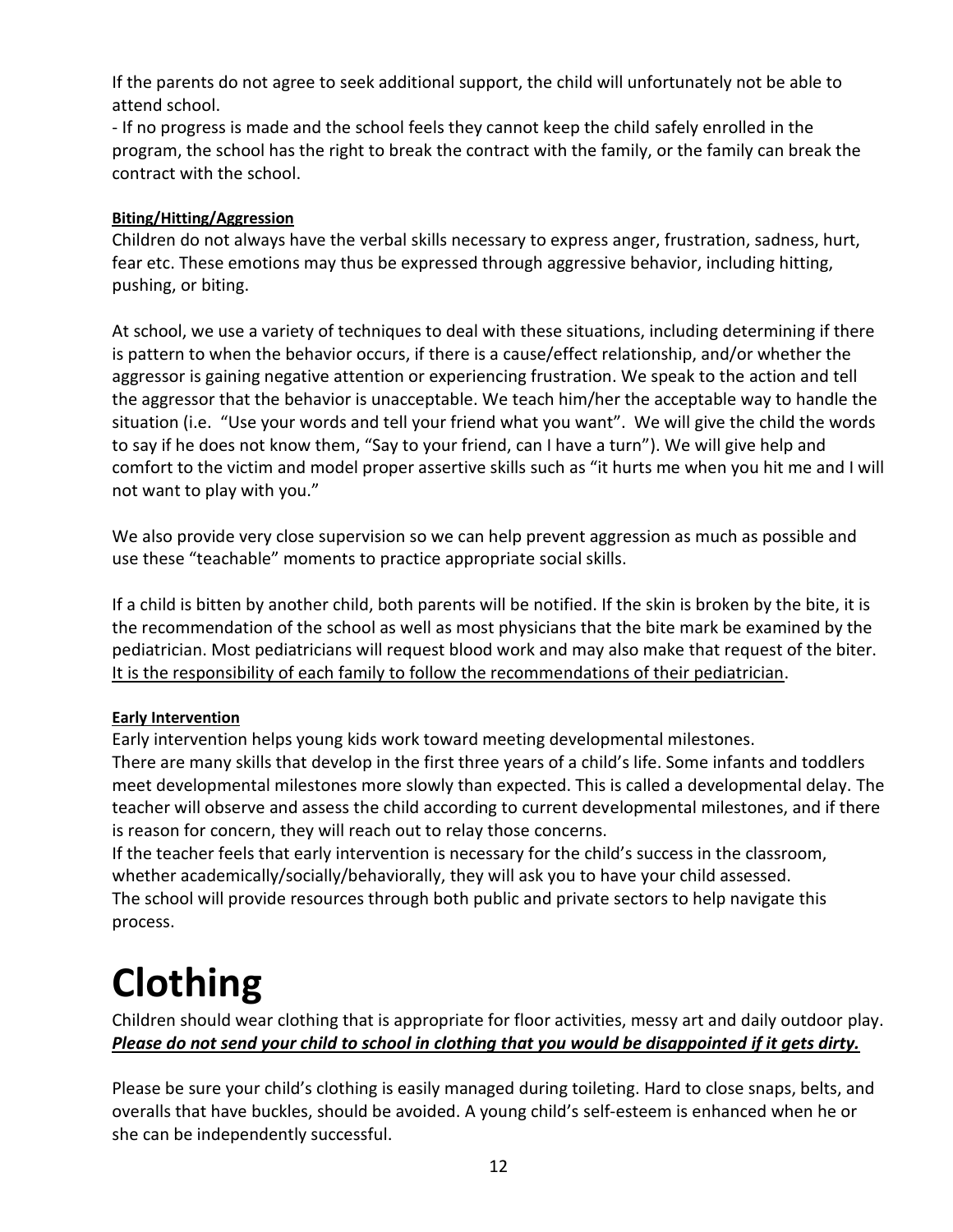Please send your child to school in *closed toe shoes*. Since children enjoy running and playing on the playground, we discourage children from wearing flip flops or sandals that do not provide adequate support. In addition, children get frustrated when mulch gets stuck in their sandals. We strongly advise parents to be sure that their child is wearing socks even during the warm months. Children love the freedom and gross motor opportunities that they gain from outdoor play, and by wearing strong closed toe shoes, we can bolster this wonderful opportunity. As a safety precaution, children who arrive to school in sandals or flip flops will not be permitted to climb on the outdoor equipment.

Parents are responsible for keeping a stocked supply of diapers and wipes for children, as needed. Teachers will notify families when the stock is low. If diapers/wipes are not replaced by the time they are fully out, JPS will assess a \$15 fee each day supplies are out.

# **Communication**

Open communication between the parent and the teacher is essential. Your child will benefit tremendously from this communication. We rely on and provide a few different avenues for easy, frequent communication.

- The school uses Remind to send important reminders and emergency communication via text. You will be sent a text in the beginning of the year and you will need to subscribe to receive these texts.
- Tadpoles are used as a form of daily communication and will include important information, activities, and photos.
- Each classroom has an email address, and you are welcome to email the teachers at any time. The teachers will check the class email daily and respond to you within 24 hours. You will be notified of your class email address at the beginning of the school year.
- Teachers will make phone calls and touch base with you throughout the year.
- If there is something you need the teacher to know before the start of the day, you can:
	- o Send a note through Tadpoles. This can only be done *before* your child is checked into school and can be done on the Tadpoles app only.
	- $\circ$  Email [info@jpskids.org](mailto:info@jpskids.org) if there is something urgent the teachers must know immediately. Otherwise, please email the teachers using the classroom email address.

Children will have a portfolio that generates an authentic assessment of how your child is growing and developing over the course of their time at JPS. This portfolio will provide snippets of your child's day at preschool and milestones noted at school. In addition, the teacher may reference some goals that they have with your child and how they plan to reach them. This portfolio will be reviewed at conference time.

Conferences are an opportunity for you and your child's teacher to discuss the development of your child. We encourage you to attend these scheduled conferences. At least one conference is offered annually on designated days, at a mutually agreeable time. Of course, teachers are always available for additional conferences at your request.

As always, please call us any time!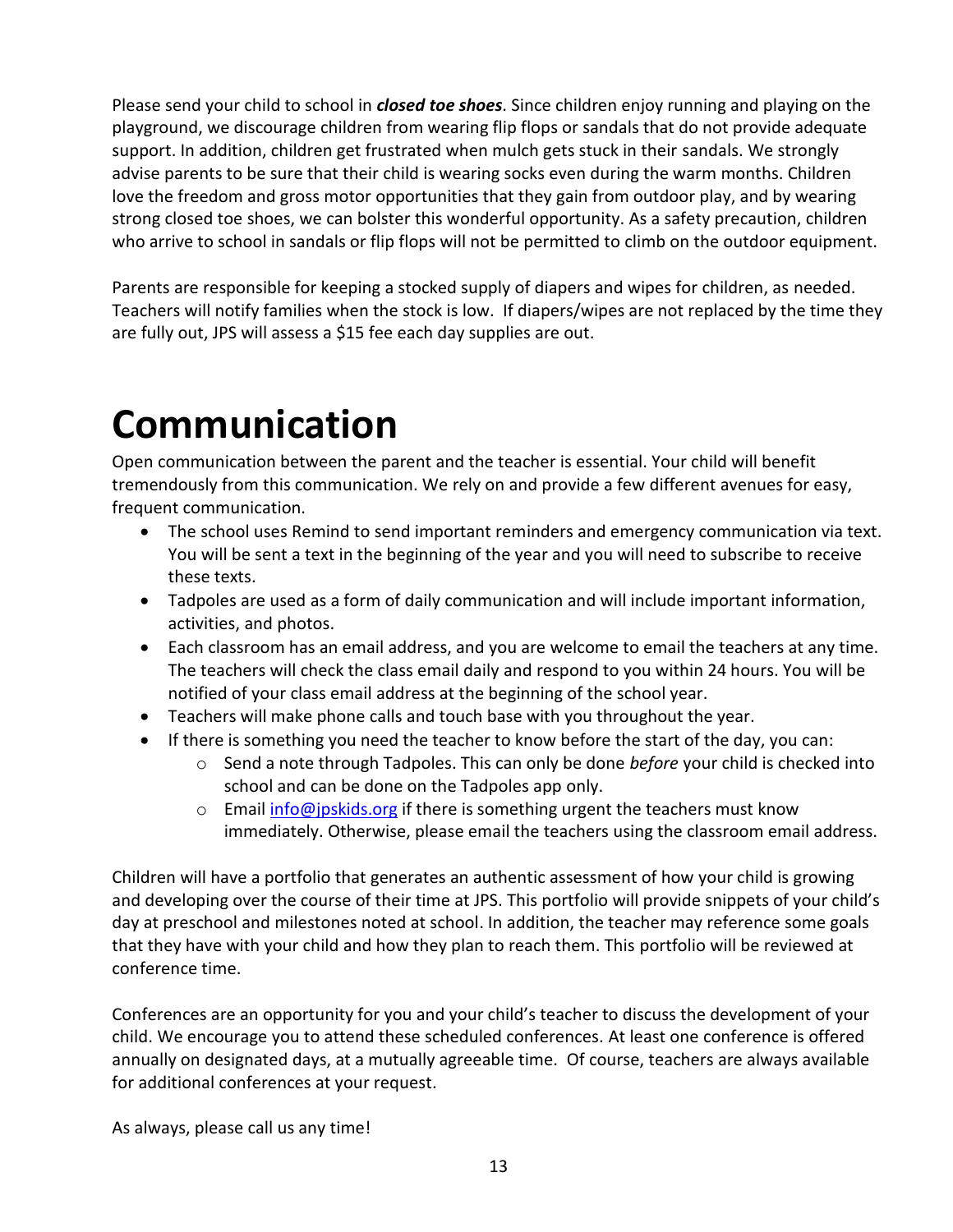# **Confidentiality**

At the Jewish Preschool on Sardis, confidentiality is a key component, especially when working with children and families. At our preschool, we are committed to the highest standards.

If families enrolled at JPS choose to use JPS teachers as babysitters outside of school hours, they are still expected to respect the privacy of each and every child enrolled in our school. By asking a teacher even the most innocent of question, you are putting them in a very uncomfortable position as well as putting their job at risk.

In the same respect, the school is not responsible for any non-school related interactions that occur after school hours. If there is a conflict, disagreement or concern, the school cannot get involved in any way. Please respect these boundaries for the sake of the children, the teachers and the school.

# **Curriculum**

Our North Carolina 5 Star rating ensures that The Jewish Preschool on Sardis upholds the best and most up to date standards in Early Childhood Education; from staff education to low teacher-student ratios to curriculum to classroom materials.

### *"When the world is scaled larger than you are it is nice to have a special place your own size."* **Infant program: 6 weeks - 12 months (1:4 teacher student ratio):**

Our newest and youngest classroom is designed to be a warm, nurturing environment where daily change and growth is fostered and celebrated. Children will have teachers who will plan and invite growth through individualized plans, understanding unique schedules, nutritional needs and developmental abilities. Parents and teachers work together to foster the rapid growth that occurs in the first year of life.

### **Toddler program/ 1s: 12-24 months (1:5 teacher student ratio):**

In our toddler rooms, you will find toddler sized tables and chairs as well as materials that meet the needs of this special age group. A blend of sensorial and motor exploration provides numerous enjoyable experiences for the toddlers. The structured play of our toddler curriculum gives us the opportunity to infuse skill building among all different developmental domains: physical, language, social-emotional and cognitive. Even though at this young age toddlers do not truly play with their peers - they'll play next to other children, but not with them - our teachers lay a foundation for your toddler to eventually learn to play interactively with others. Although teachers cannot "teach" physical skills, they do provide many opportunities for the children to practice and develop these skills.

### **2 Year Old program: (1:8 teacher student ratio)**

We know that all children learn and grow through active play and participation. Therefore, our program for two-year-olds is designed to allow each child to explore and be actively engaged in a rich Jewish environment, enhanced with developmentally appropriate activities. Activities are designed to encourage development of all aspects of a child's life- physical, social, emotional and cognitive.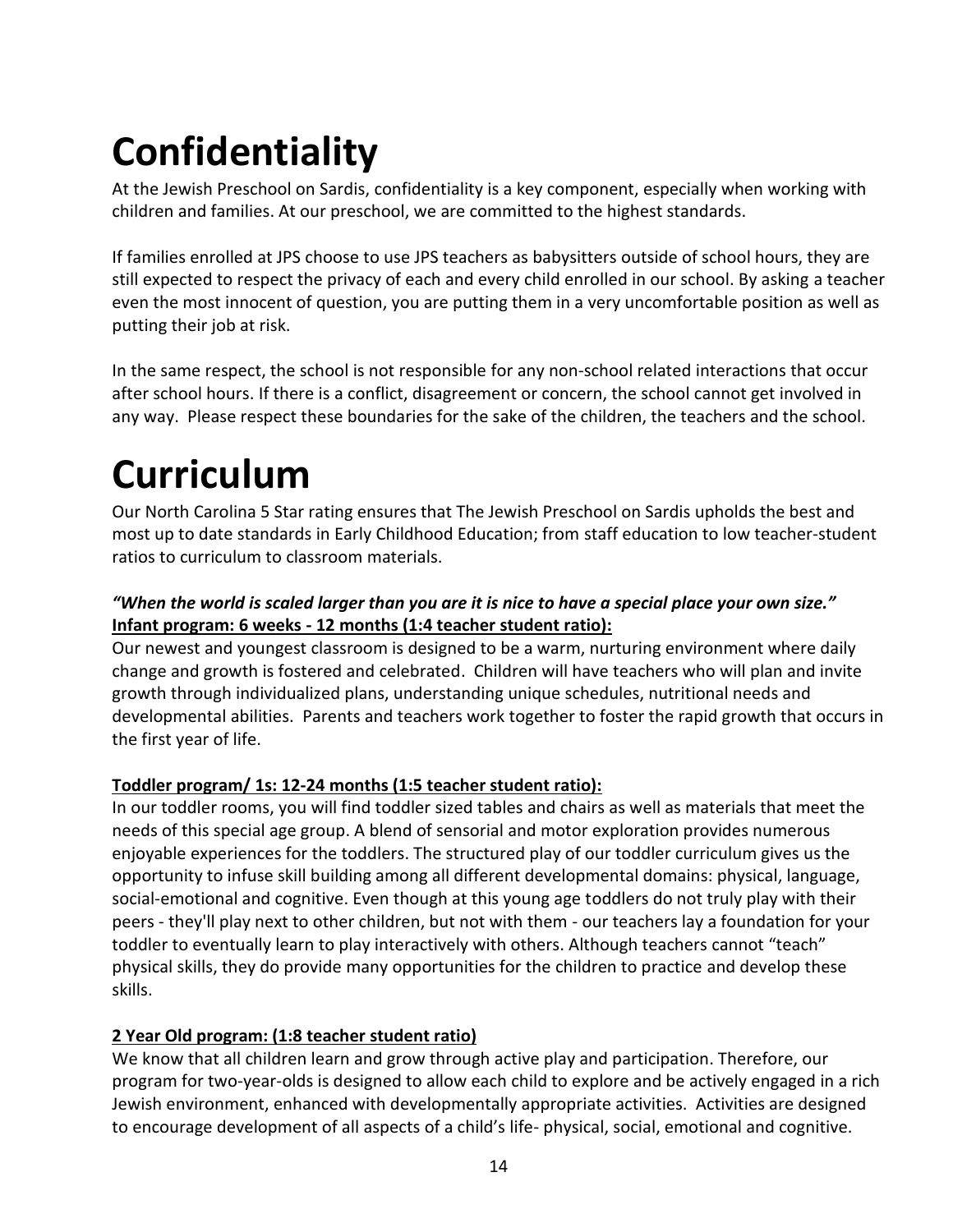Children are given the freedom to choose from a large variety of activities and materials with the teachers acting as facilitators, encouraging their participation and stimulating their thinking by the interactions they provide and the questions they ask.

### **3 Year Old program: (1:9 teacher student ratio)**

Each year of life brings exciting challenges for children. As children turn 3, they leave behind the last hint of toddlerhood and begin to be more self-sufficient. Their focus turns even more toward social interaction and also toward imaginative and creative thought. They exhibit an ever growing interest in learning everything possible about their expanding world.

One of the major tasks of early childhood is to learn how to interact with and get along within the world around us. Our 3-year-old program offers many opportunities for social interactions within all parts of our play-based structure. Adults teach and model appropriate words and actions to use while interacting with friends, joining a group, resolving a conflict, problem solving together and negotiating.

### **4 Year Old program: (1:12 teacher student ratio)**

The 4-year-old program is a warm, friendly environment in which children are encouraged to try out their developing skills with the assurance that their ideas and knowledge are respected and valued. Four year old's are given opportunities to experience the world around them through hands on activities. These activities support pre-academic learning such as pre-math manipulatives and a "print-rich" environment which prepares the children for future reading. For example, number concepts, patterning, matching sorting and classifying are all activities that will promote math based skills.

At the end of the 4 year old year, children will be well prepared for the upcoming challenges of JK or Kindergarten.

### **Judaica Curriculum:**

Throughout their years here at The Jewish Preschool on Sardis, children not only learn about life as a Jew but will also learn to love it too! Our Judaica curriculum is based on Torah stories, learning about the Holidays, mitzvot, tzedakah and a beginning introduction to the Hebrew language. These concepts are taught in a loving, warm environment through stories, songs, arts and crafts, games, puppets, dramatic play, puzzles, special events and much more. A special Shabbat celebration will be a regular routine on our Friday schedule.

### **Music:**

Our music specialists will visit our school weekly and offer the children a time for an appreciation of music, rhythm, beats and instruments. They will also prepares an array of songs for the children to sing that relate to the Jewish holidays.

### **Library:**

We arrange special monthly visits from the Public Library as well as the Center for Jewish Education. They share stories and activities with the children that are sure to instill a love for reading.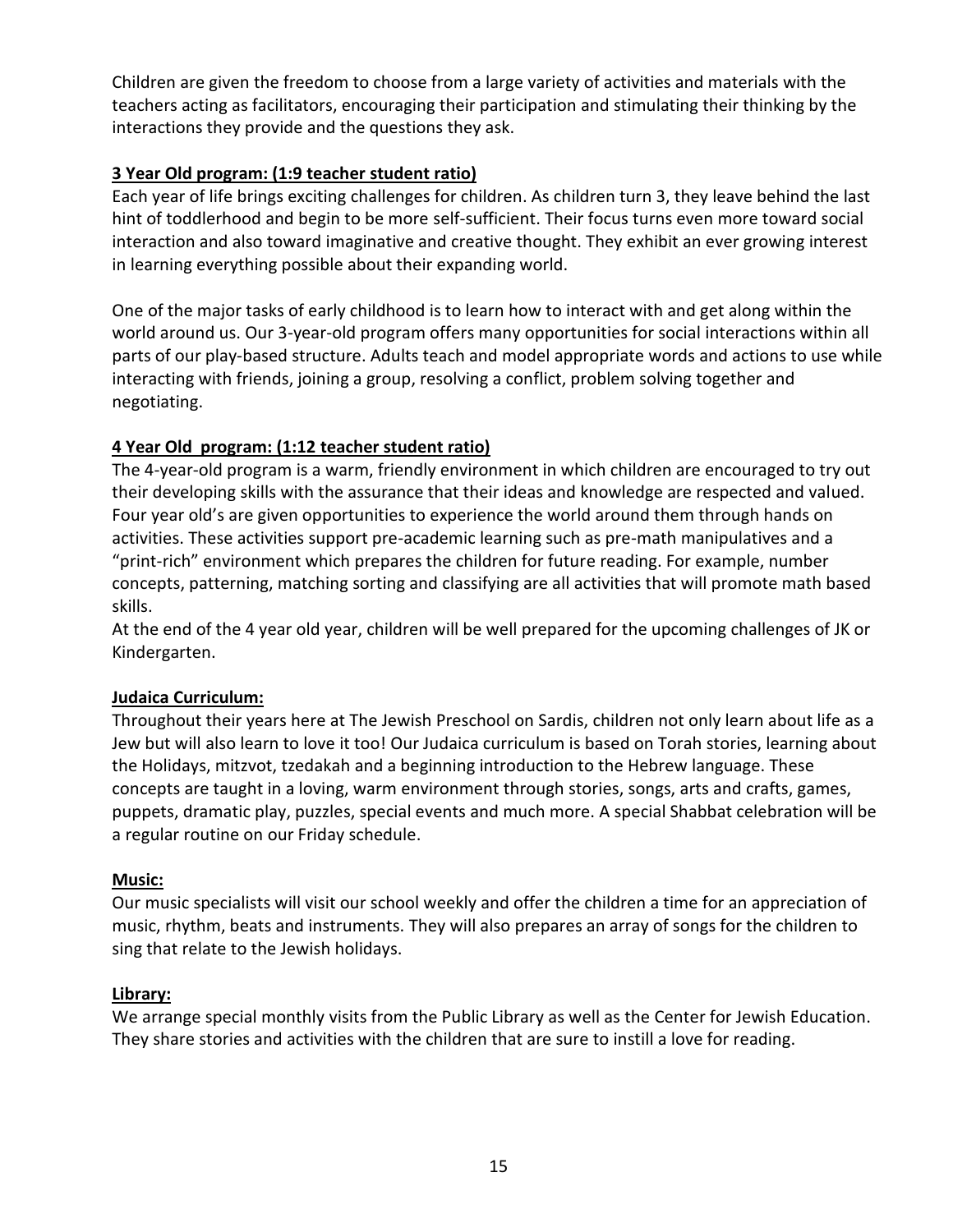# **Judaism**

### **Commonly heard Jewish words at JPS:**

- Alef Bet: The alphabet in Hebrew, compared to the ABC's
- Bracha: Blessing. There are different blessings for different
	- foods, depending on food's origin or main ingredient.
- Challah: Twisted bread usually eaten on Shabbat
- Daven: Pray
- Hashem: G-D
- Kiddush: Blessing over the wine on Shabbat
- Kippa: Hebrew word for skullcap (head covering).
- Kosher: Jewish dietary laws that include keeping meat
	- and dairy products separate. Kosher products
		- have been prepared according to strict Torah guidelines.
- Mitzvah: A good deed or commandment.
- Morah: Teacher
- Rabbi: Jewish community leader and teacher
- Shema: Prayer that is the affirmation of the belief in one G-d
- Shabbat/ Shabbos: Hebrew word for Sabbath
- Siddur: Prayer book
- Torah: First 5 books of the bible. Each book is divided into portions
- Tzedakah: Charity

### **Jewish Holidays:**

- Shabbat: The weekly Sabbath or day of rest in Judaism, symbolizing the seventh day after the six days of creation. Shabbat begins at sundown on Friday and ends at sundown on Saturday.
- Rosh Hashanah: Jewish New Year followed by 10 days of repentance. Two day Holiday.
- Yom Kippur: Day of Atonement. One day Holiday
- Sukkot: Holiday of harvest-eat in a Sukkah (hut). Seven day Holiday followed by….
- Simchat Torah: Holiday upon which we complete the reading of the entire Torah and start the reading cycle again.
- Chanukah: Holiday commemorating the victory of the Maccabbees over the Syrian empire, the rededication of the Holy Temple and the miracle where a jug of oil that only was sufficient to burn the Menorah for one day, burned for 8. Holiday is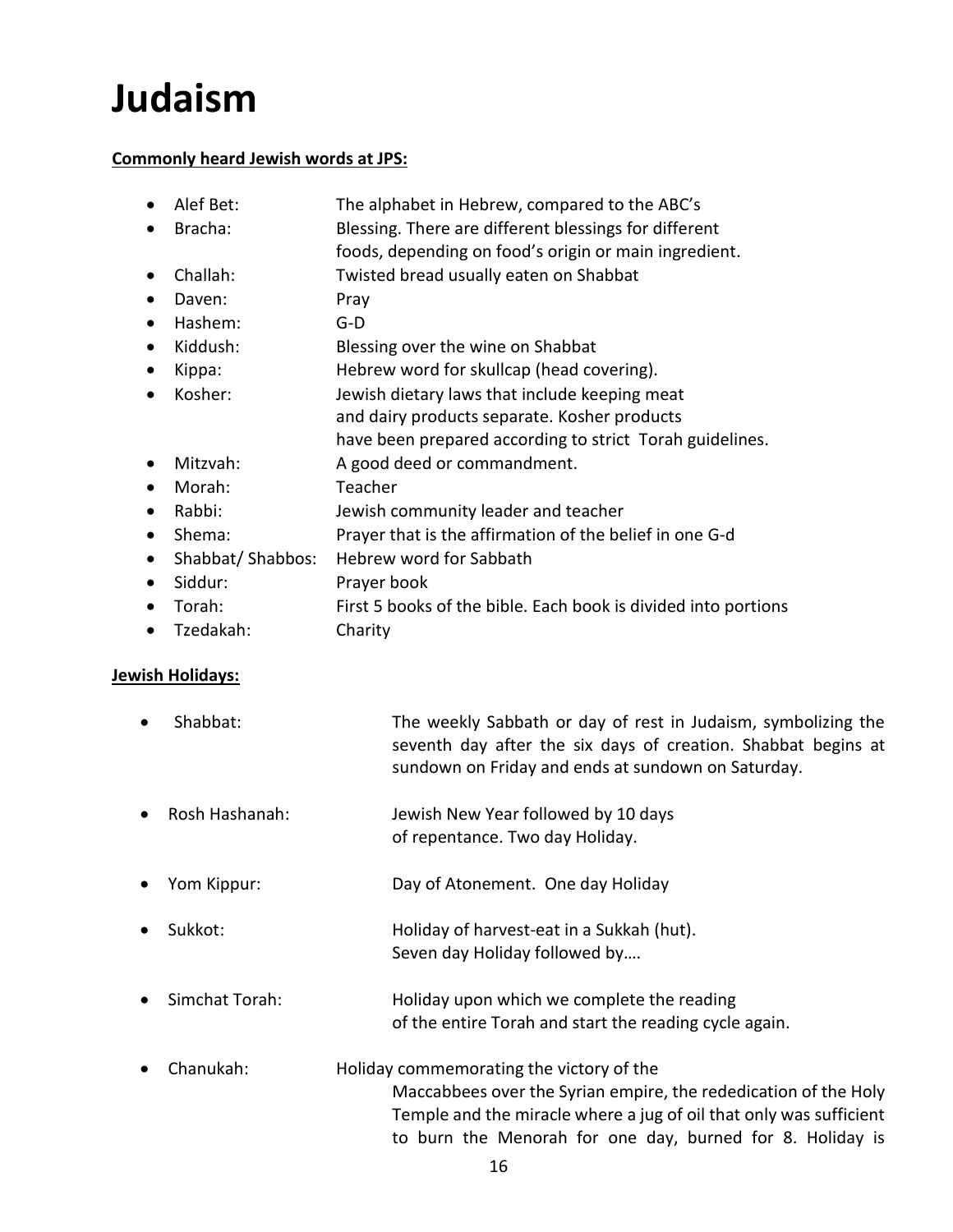celebrated for 8 days- we light the menorah, eat potato latkes and play the dreidle (spinning top) game.

- Tu B'shvat: Jewish Birthday for the Trees
- Purim: Holiday commemorating the victory of the Jewish people against the wicked Haman (Persian empire),who wanted to annihilate the entire Jewish nation. A one day celebration when we read the Purim story (megillah) and make noise whenever Haman's name is mentioned. We give gifts of food, and eat triangular cookies called Hamantashen.
- Passover: Pesach Holiday commemorating the Exodus Egypt. We eat matzah (unleavened bread) and clean our homes of any bread or leavened products. 8 day holiday. Our school is closed for the entire duration of Pesach.
- Shavuot: Holiday Commemorating the receiving of the Torah at Mt. Sinai.

# **Food/Kosher Policy**

*Every JPS family must sign the Nutrition Opt-Out Form, regardless of your lunch choice.*

*Breakfast:* If your child arrives at school before 8:15, you are welcome to send in breakfast or a morning snack. For children who arrive at 8:30 or later, they will not be able to eat a snack during this time, as it is a transition period and the teacher will be unable to supervise the mealtime properly.

*Lunch:* Kosher Charlotte offers catered lunches for JPS! Available for children 12 months and up. If you choose to order lunch for your child, you will order directly through Kosher Charlotte. **How to order:**

- 1. Go to **https://koshercharlotte.boonli.com/**
- 2. Create an account 1. (if you have an account from last year skip to step 7)
- 3. Enter school **password CJDS2**
- 4. Fill out the parent account
- 5. Add students
- 6. For classroom choose "JPS registration"
- 7. Go to the calendar and choose the correct month, and start ordering.

If you will be sending lunch with your child, we ask that you send a **kosher lunch** to school with your child. You can choose to send a meat or dairy lunch, but **never meat and dairy together**.

All lunch boxes are refrigerated upon arrival. Ice packs are not necessary, and blue ice is not permitted according to NC Health & Sanitation standards.

*Snack(s):* For children who are enrolled in 3pm or 6pm pick up, an afternoon snack will be required. Please send in a nutritious, filling snack as it is a long day! Please make sure the snack is labeled as "snack", with your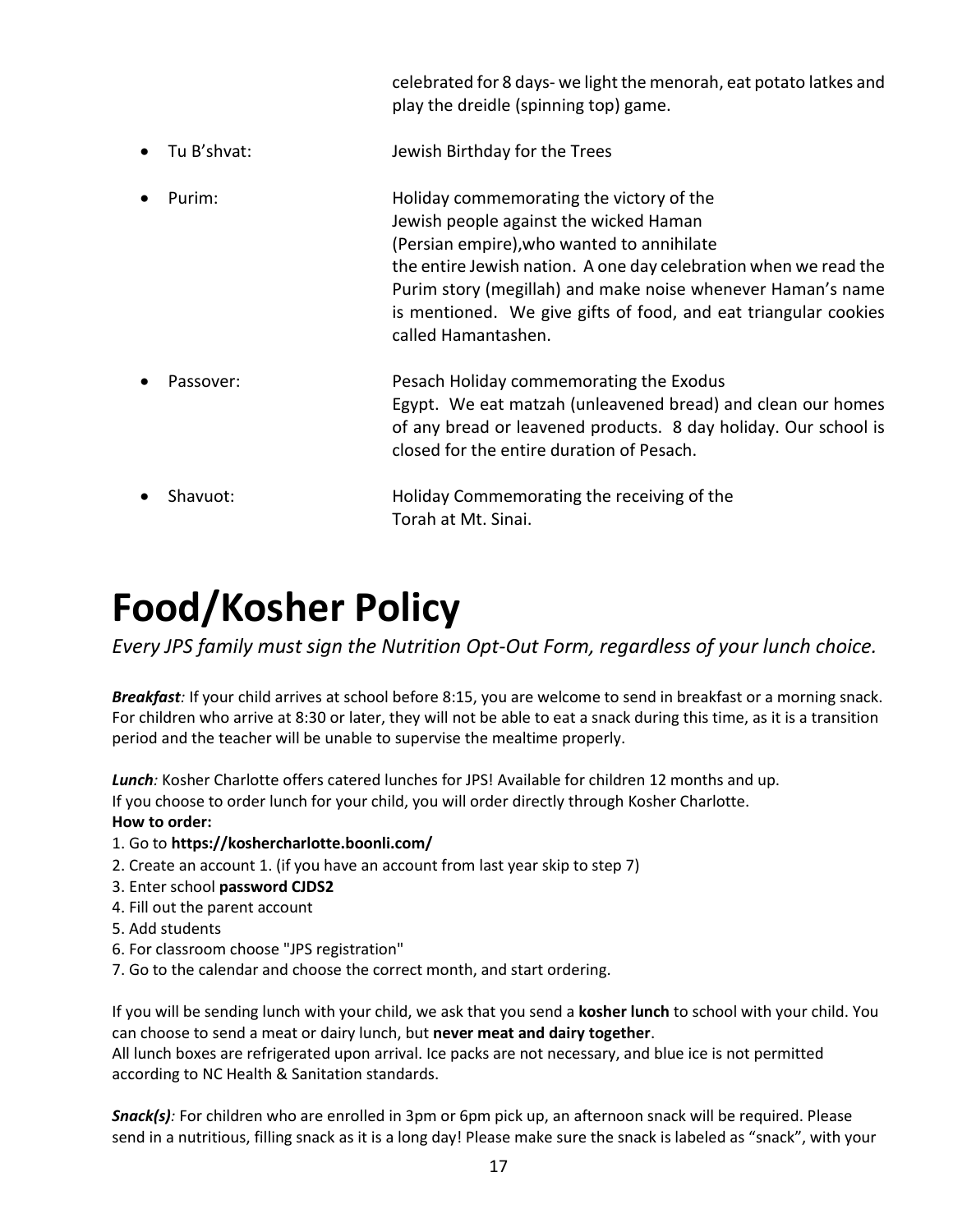child's name and the date, and pack it in a separate Ziploc bag. We will accommodate snacks that need refrigeration.

Please do not send snacks in in bulk, rather send them in daily - we have limited storage space in the classrooms.

Infants will have an individual eating schedule that will be reviewed regularly with parents for changes. For young children, eating a nutritionally balanced diet is essential for growth and development. When good eating habits are formed at an early age, the chance of the individual enjoying optimal health throughout life is increased. Please pack nutritious foods and carefully select items that meet the USDA meal guidelines (for ideas and suggestions, please visi[t http://www.choosemyplate.gov/preschoolers.html\)](http://www.choosemyplate.gov/preschoolers.html). Food that is easy to grasp is more readily eaten by young children.

If you provide your child's food, we rely on you to adhere to our Kosher policy.

- Look for the Kosher symbol on packaging.
- Choose dairy or meat, not both, in one meal. Examples of foods that **cannot** be sent in the same lunch box are: Turkey sandwich with cheese; turkey sandwich with yogurt; salami and pudding.
- All fruits and vegetables are acceptable.
- Eggs and peanut butter (if your child's class is allowed peanuts/tree nuts) are pareve (containing no meat or milk), and therefore can be part of any lunch.
- Pork, including ham, and shellfish are not permitted in any variety.

### **For Infants, 1 and 2 year old classes:**

- *No Ziploc or other plastic bags* or plastic wrap can be used in the lunch box. Please do not send food wrapped in plastic wrap or put into plastic bags. This is a safety precaution mandated by the state.
- Some approved containers include, but are not limited to, Glad- ware, aluminum foil and Tupperware

**No outside food may be brought into the classrooms to be shared with the class without prior approval from the office**. Please see a Rabbi or someone in the office for approval. By getting this approval ahead of time, you will avoid us having to stop you the day you bring food into the class. (For example, Shalach Manot baskets at Purim, Chanukah gelt, or birthday treats.)

# **Parent Resources**

Skilled and successful parenting is a lifelong process. Most parents have every intention of providing a warm home and being loving parents to their children, yet, inevitably there comes a time when all parents have questions about their child's behavior and are seeking parenting suggestions that are both practical and easy to implement. There is a "Parent Library" located in the main office for the parents to borrow from.

# **Photography Policy**

The Jewish Preschool on Sardis reserves the right to take photographs and videos of classrooms and students for educational, promotional, archival, web site and fundraising purposes. If you prefer that your child not be photographed or video-taped, please advise the Director, in writing, by the August 1 st, 2021.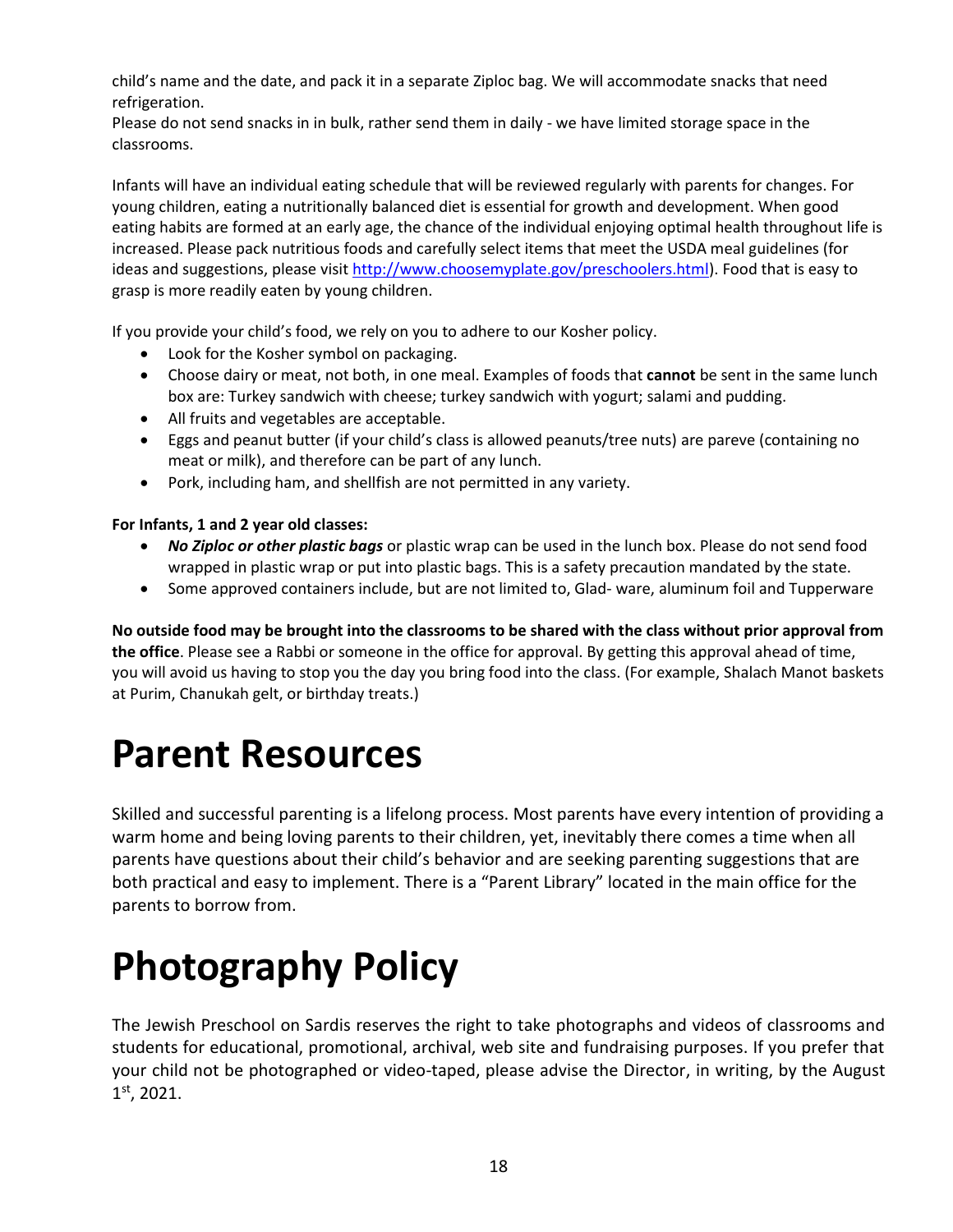# **Safety and Security**

Chabad of Charlotte has hired a safety director to help make decisions regarding the safety of the school and synagogue campus.

The Jewish Preschool on Sardis is committed to maintaining a safe and secure environment. JPS facilities are locked from the outside and are video monitored.

Please help us ensure a safe environment by immediately reporting any suspicious person or behavior that you may observe to office personnel. Call the school office and 911, respectively.

Our school has excellent communications with the police and receives immediate notification of any warnings or alerts. We respond to warnings and alerts, but keep in mind that not all actions will be obvious to you.

With safety as our foremost goal, we developed and implemented a comprehensive Emergency Preparedness Plan, in the unlikely event that we should need it. New implementation of a North Carolina Child Care Health and Safety Department requires a thorough plan and review with regular drills and reviews. If you would like to review our plan, please stop by the Preschool office.

#### **Fire, Tornado and other Disaster Drills**

- Fire drills are conducted monthly. Children will evacuate their classrooms with their teacher(s) immediately at the sound of the alarm. Each classroom has its own exit route which is posted in the room. Emergency supplies go with the teacher.
- Tornado drills are conducted several during the school year. Children will go to their designated tornado safe area with their teacher(s) and emergency supplies are with the teacher.
- Four times per year, we will practice lock down/shelter in place drills. Children and teachers will go to their designated safe area, as they would for a tornado drill.

#### **In Case of an Emergency**

All staff members are required to have training in first-aid and CPR.

It is important that parents supply the school with their telephone numbers as well as the numbers of relatives or friends who live in the Charlotte area and are authorized to act for the parents (in case the parents cannot be reached*). If emergency numbers, including cell phones, change during the year, notify the preschool office so our records can be updated.*

Your child's well-being is of primary importance to us. The preschool has appropriate child-sized equipment and materials both indoors and outdoors, and all children are carefully supervised by teachers at all times. Accidents can happen, however. In case of an emergency, we call 911 first and then contact you. If your child needs to be transported to the hospital, a staff member will go with him/her. The staff member will stay with your child at least until you arrive.

#### **Child Abuse or Neglect**

By NC Law, caregivers are required to report any suspected case of child abuse or neglect to the county Department of Social Services. If such cases arise, the teacher will report it to the Director, who will then make a report to the appropriate authorities.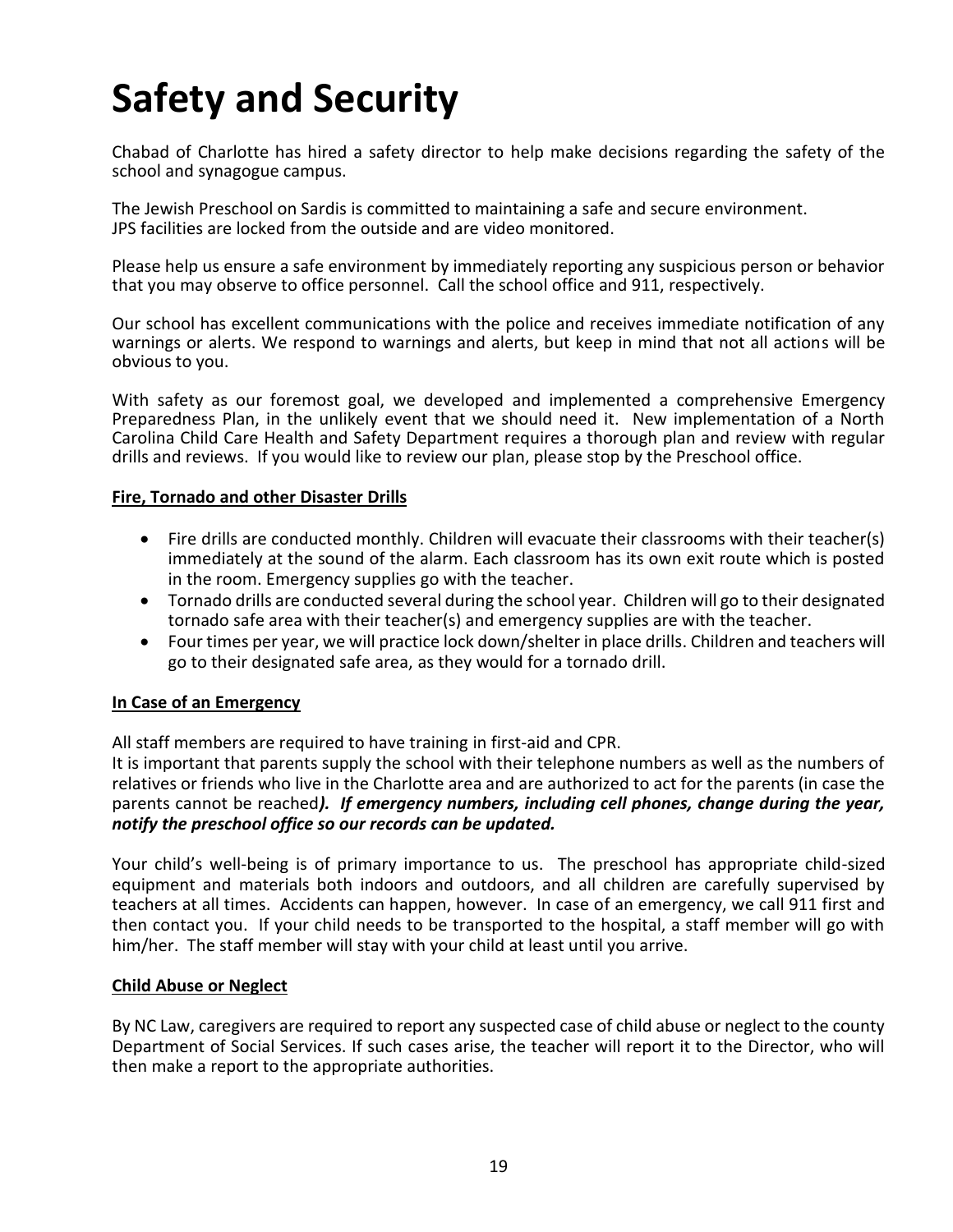# **Supplies**

### **Daily**

- Backpack (labeled)
- Lunchbox (labeled and dated)
- Snack (labeled and dated)
- Sippy cup if needed (labeled and dated)

### **Beginning of Year**

- A complete change of clothes
- 2 full size rolls of paper towels
- 2 boxes of tissues
- 4 packages of baby wipes (even if your child is not in diapers, we use many wipes throughout the day in all classrooms)
- 2 boxes of Ziploc bags (gallon or quart)
- A photo of your child
- A family photo

## **Children in diapers**

- o Large package diapers (to be replenished as needed)
- o 10 packages of wipes (to be replenished as needed)

The teachers will inform you when they need more diapers or wipes. If you run out of supplies and have not brought in replenishments, the school will assess you a \$10 fee.

# **Visitors**

The Jewish Preschool on Sardis has an open-door policy, and parents are always welcome in the preschool. We do ask parents to honor the privacy and confidentiality of all the children and families in our preschool, just as you would want your own privacy and confidentiality maintained. **All visitors (including parents) must go to the school office before going to a classroom**. This is to ensure that we are aware of all the people that are in our building.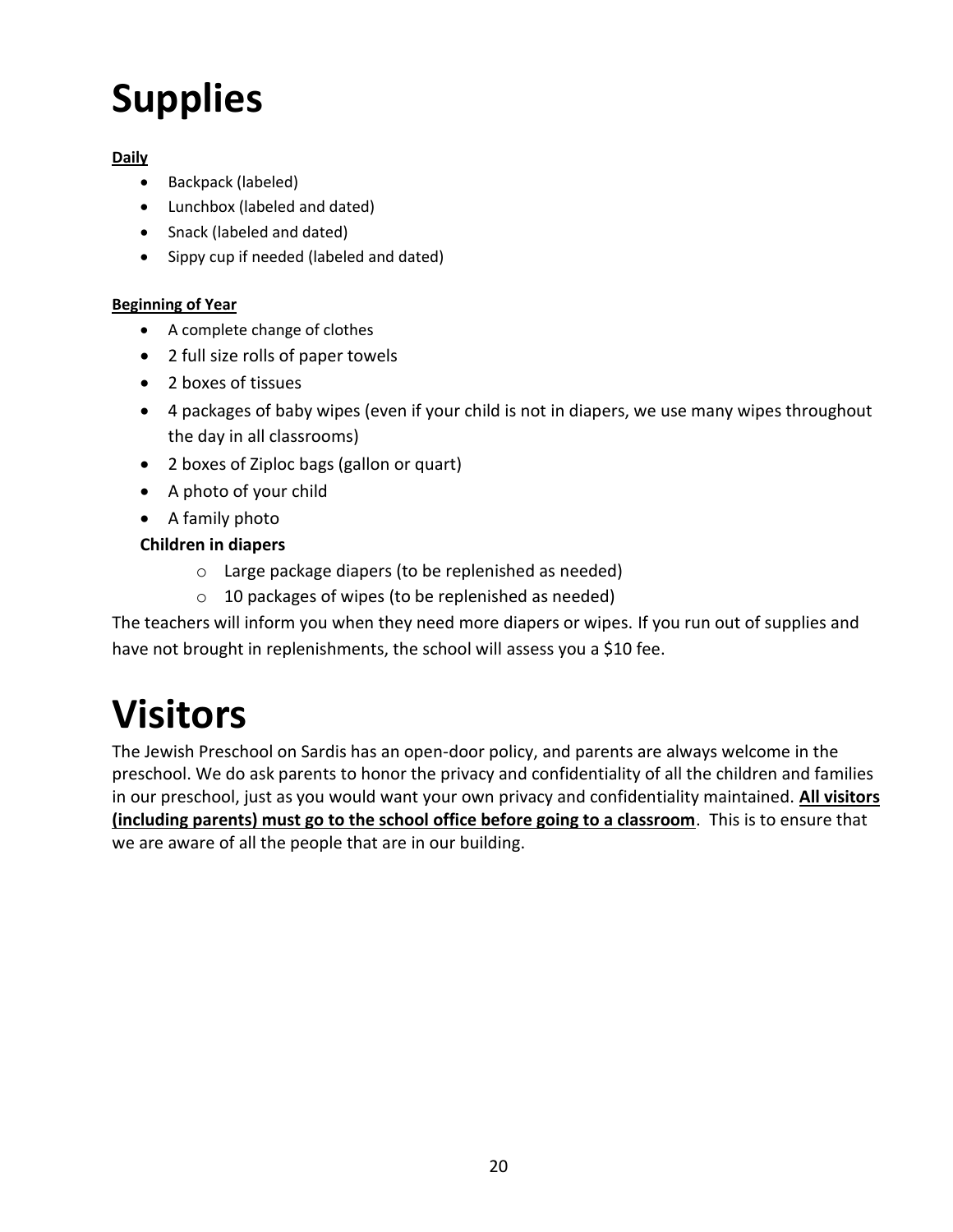# **Volunteer Community**

As part of creating a parent community at JPS, we ask families to volunteer their time and service for our school. The purpose of the program is to enhance a quality preschool experience and to reduce some expenses. Volunteering may include, but is not limited to; painting, helping with classroom projects, being a "hugger" at the beginning of the year, tending to our garden/playground, assisting with special events, attending special events, serving as PTO committee chair, JPS advisory board member, etc.

Each family (toddler through 4s) is required to participate in the Volunteer Program. Your contribution will be tracked in hours and **you are responsible for logging your hours on the website at jpskids.org/volunteer. Please keep track of your volunteer hours.** Families with children only enrolled in our infant program are exempt from required hours but we always welcome the additional help, if time and schedules allow.

Each family minimum obligation is as follows:

| If your child(ren) is here: | Your volunteer commitment is: |  |
|-----------------------------|-------------------------------|--|
| *3 days                     | 5 hours                       |  |
| *4 days                     | 6 hours                       |  |
| *5 days                     | 7 hours                       |  |

Families wishing to opt out the volunteer commitment will pay a fee of \$100

### **\*Maximum 12 hours/family**

Parent involvement increases the support of our school. If you have a talent, skill or occupation that would interest preschoolers, please let us know.

For additional information in regard to volunteer opportunities, please contact our volunteer coordinator, listed in our PTO chair newsletter. The volunteer coordinator will email you volunteer opportunities and reminders about hours needed and reminders to record your hours during the year.

# **Weather**

JPS uses Remind to text and/or email you school closings. You will receive a text from the school and will need to opt in so that you receive all text updates.

The decision about closing the school for inclement weather will be made by the Director. Closings will also be announced on WBTV, WSOC and WCNC. The decision will also be posted on our website (jpskids.org), on Facebook, in Tadpoles, as well as on our voicemail system.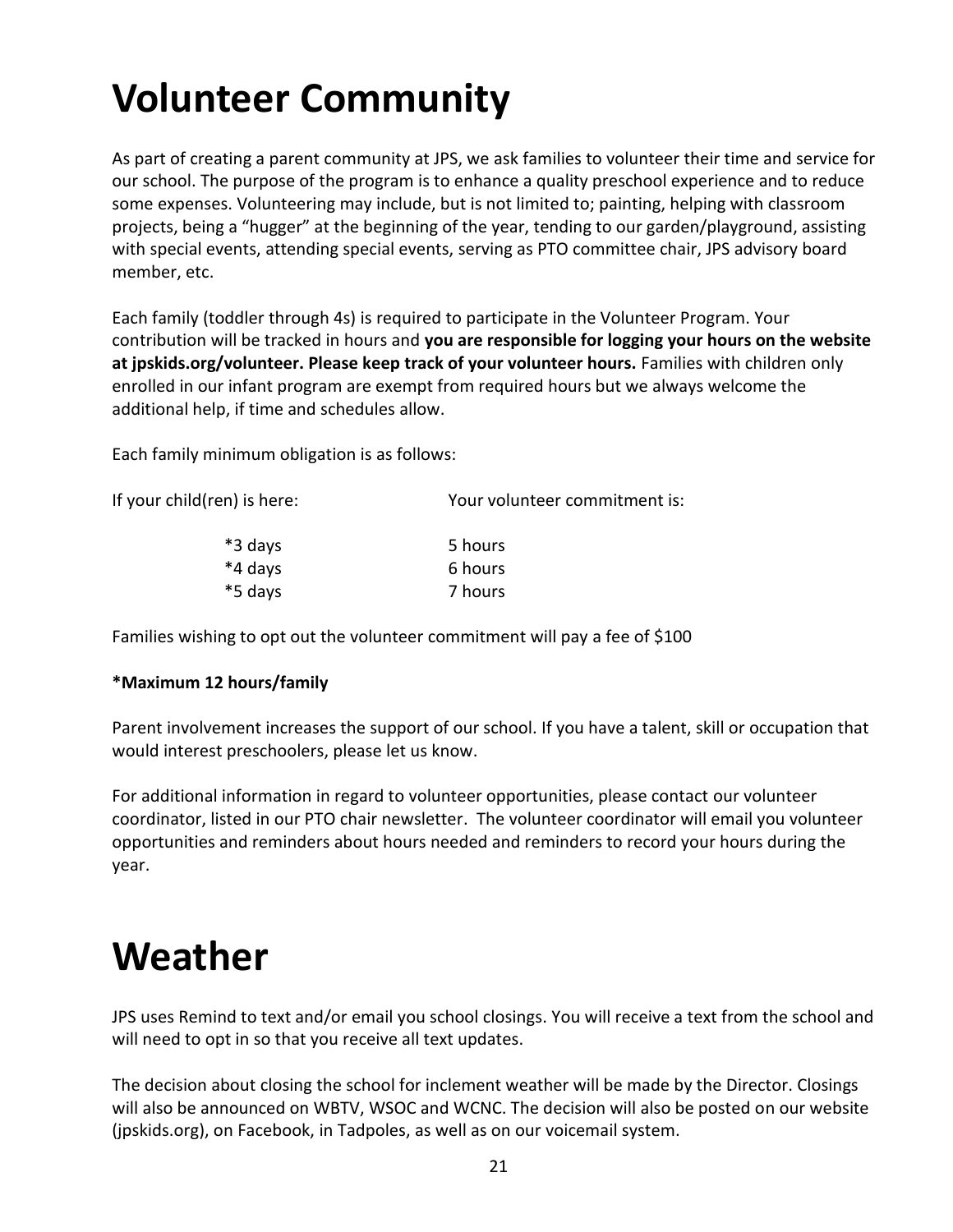# **Wellness Policy**

*Please see the COVID-19 section for current Wellness Policy. We will be strictly enforcing all guidelines. The below guidelines will remain part of our parent handbook for future reference.*

The health of your child is important to you and is also important to our staff. It is the parents' responsibility to determine if their child is well enough to come to school. If your child has any of the following symptoms, please keep your child home:

- He/she has a fever of 100. Children should be fever free unmedicated for 24 hours prior to returning to school.
- He/she is within the first 24 hour period of taking an antibiotic
- He/she has a colored nasal discharge (yellow, green, gray-any color that is not clear)
- He/she has persistent runny nose (if the child's nose needs to be wiped more than once every 10 minutes, they should stay at home)
- He/she has a constant cough
- He/she has vomited in the past 12 hours. Any child that vomits at school will be asked to be picked up.
- He/she has had 2-3 diarrheas in the past 12 hours. Any child that has 2-3 cases of diarrhea within a 2-hour period will be asked to be picked up.
- He/she has symptoms of a possible communicable disease (red eye (with or without discharge), diarrhea, flu)
- He/she is fussy, cranky, or tired and generally not behaving like him/herself

*JPS expects family members to pick up sick children from school within 1 hour of a sick child phone call. Any family picking up after one hour will be assessed a late fee.*

*Please notify the school if your child has a communicable illness*. The class will be notified that there is a child in their class with a contagious illness. We will in turn, notify you when there is an illness that you need to be aware of.

After an illness, a child must be symptom free, strong and active before returning to school. Remember that children tire more easily in group situations, and they may need an extra day to feel strong enough to return to the group setting. In some instances, a doctor's note may be requested by the school.

Since staff stay outside with their classes, there is no one available to stay inside with your child if they are not well enough to go outside. Please keep your child home if you feel they are not well enough to participate in outdoor play.

**Allergies:** Due to the increasing number of preschool children with severe, possibly anaphylactic, allergies to peanuts and peanut products, your child's classroom may have a peanut-free policy. This policy reflects our care and concern for the health and safety of all of the children who are in our program. We ask your cooperation in adhering to this policy if we advise you that there is an allergic child in your child's classroom. We know this might be inconvenient, but as a community of caring families, we need to protect all of our children.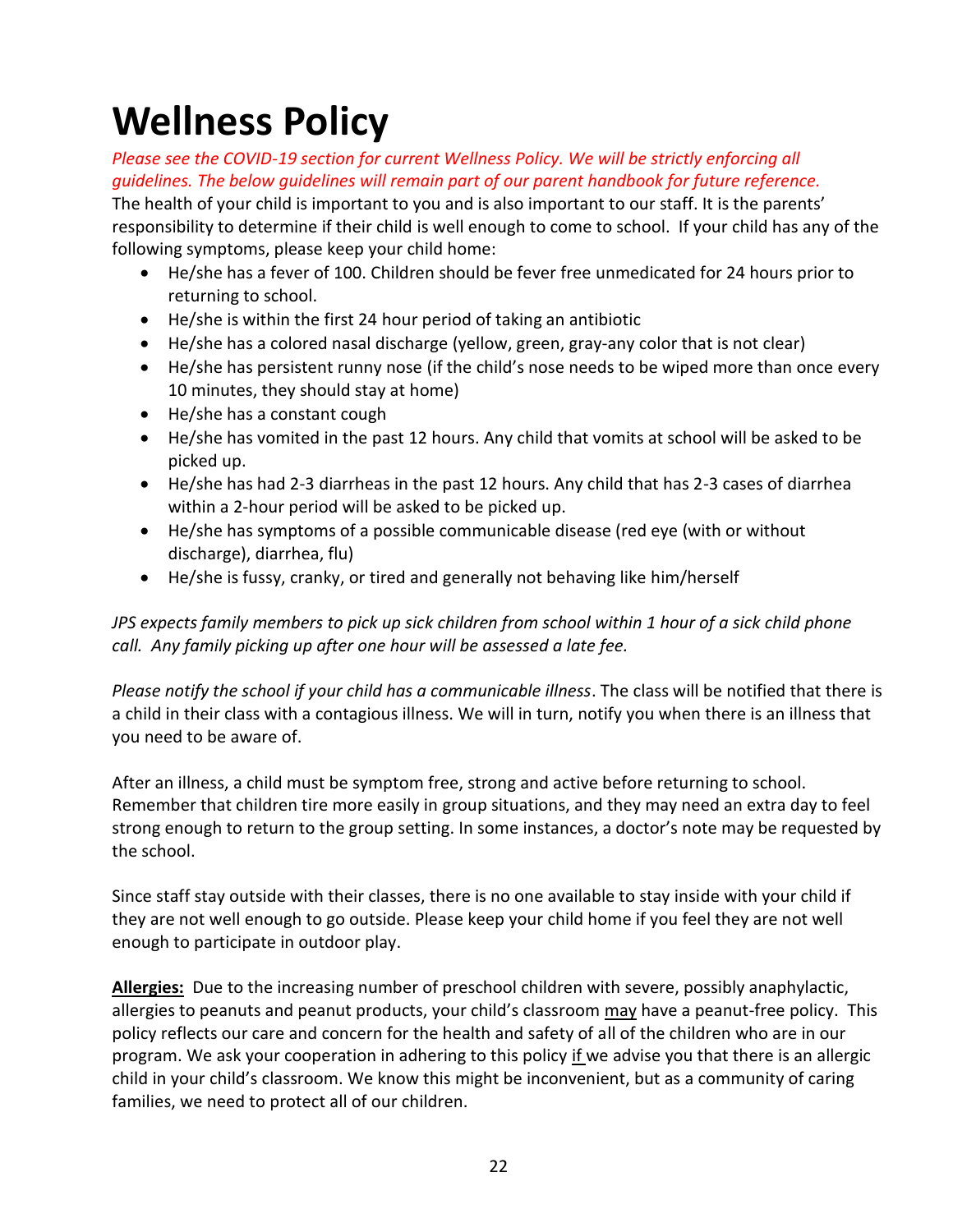If your child is diagnosed with any allergy, please call the office directly to discuss how the allergy will be handled. Please be prepared to have the school be in touch directly with the allergist to keep your child as safe as possible while in school.

**Head Lice**: Although an annoying problem, **head lice infestation should not trigger undue alarm, just immediate action.** In most cases, all that is required is treatment with an over the counter anti-lice cream rinse or anti-lice shampoo. If any family member is found to have head lice, the entire family should be checked and treated, if necessary. In addition to this special wash, all washable items such as bedding, clothing, hats, scarves, book bags and brushes should be washed with hot water (over 130 degrees is suggested) until no more nits are seen. Place all non-washable items in a tightly sealed plastic bag for 2 weeks, and vacuum all carpets, rugs and upholstery, including the family car. It is very important to use the nit comb daily until no more nits are seen. **A child is not permitted to attend JPS if there are nits present.** The office staff will check the child upon return to school to determine if there are any nits present.

**Immunizations:** Medical records for each child are required by the State of North Carolina. Throughout the year, if your child receives any immunizations when they go to the pediatrician for their well check, please provide the preschool office with the updated immunization record. This information can be faxed to or brought into the office.

Per state regulations, our preschool records must be maintained and up to date. We appreciate your help.

### *Children enrolled at JPS MUST have a vaccination and medical record on file in order to start the school year per North Carolina Health and Human Services policy.*

**Medications:** If your child requires medication during the school day:

- A medical authorization form must be picked up in the office and completed accurately by a parent.
- The medicine should be clearly labeled with the child's name, time of dosage and amount of dosage.
- If it is a prescribed medication, it must be in the original container and physician's signature must be on the prescription. We will adhere to the expiration date.
- An accurate dosage measuring device must accompany all oral medications. These implements can be obtained from the pharmacist.
- The only creams JPS will allow in the classrooms are sunblock and diaper cream. Please do not send any other creams unless prescribed by a doctor. Please complete the proper forms, which are available in the office.
- Staff members may not dispense Tylenol, aspirin, or apply any ointment sent from home without written parental authorization. A doctor's note may be required for some of these medications.
- Medications are stored in a locked cabinet in the classroom, in the refrigerator or in the office - whichever is the most appropriate.
- Please apply sunscreen to your child before he/she comes to preschool.
- According to NC State Licensing Laws, preschoolers may *not* bring Chap Stick, lip gloss or like products to school. **State Law prohibits products containing petroleum to be brought into the classroom.**
- $\bullet$  If your child requires an epi-pen to be at school, we ask that you give us (2) one for the classroom and one for the office. The epi-pens must be in the original box, clearly labeled with the child's name. Depending on the expiration dates, these may need to be replaced mid-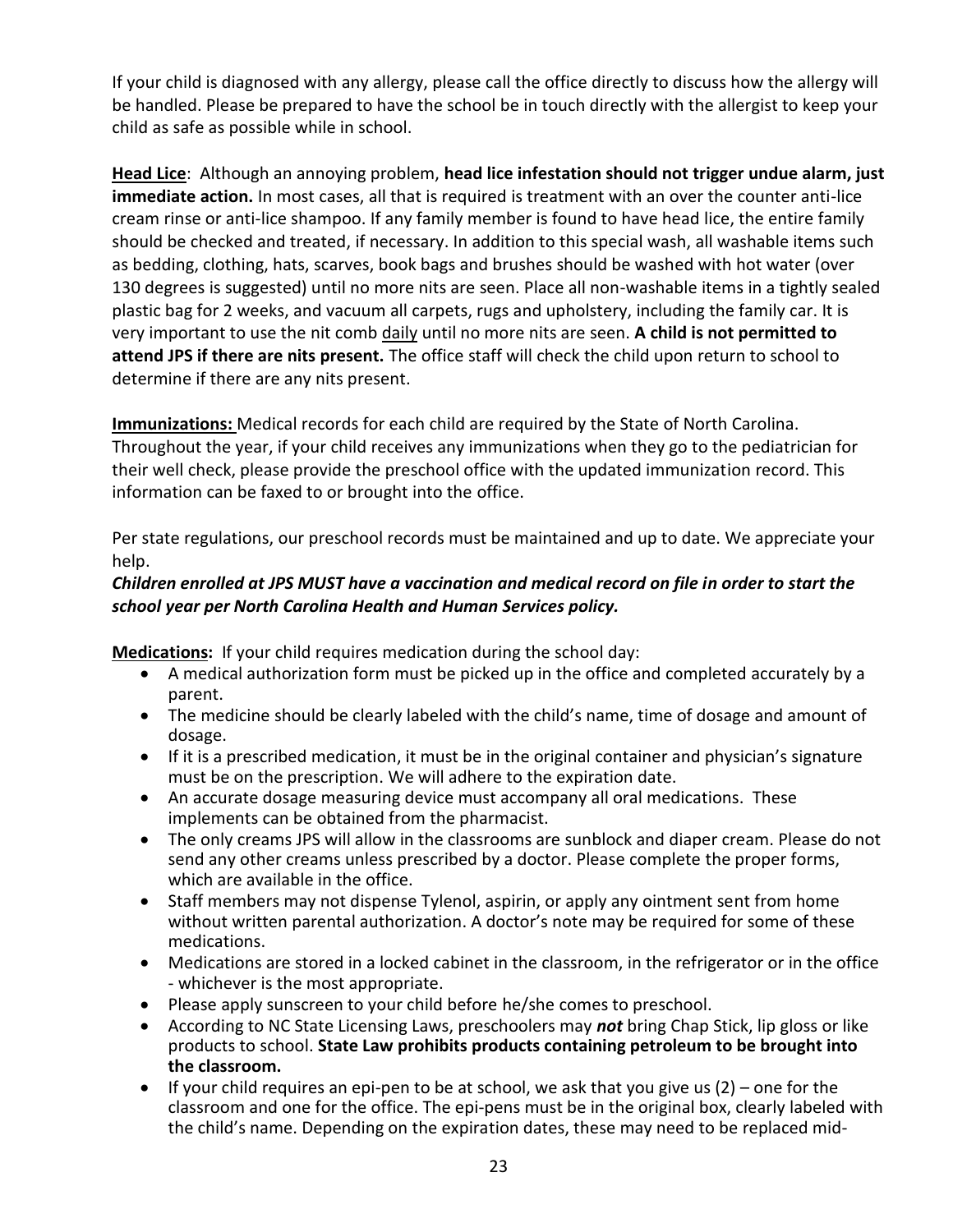year. If one child in the school requires an epi- pen the entire staff will be trained on how to administer it.

### **Hiring staff for personal use**

We take great care into hiring the right staff for your children and our program. We strongly request families do not hire JPS teachers for long term personal employment.

# **Simple Suggestions for Parents**

*to help make preschool a happy experience*

- 1. **Set a reasonable and consistent bedtime** usually 12 or 13 hours of sleep is needed for a two and a half to three year old.
- 2. **Arriving at school on time** allows your child to start his/her day on the best possible note; greeting by the teacher(s), welcomed by friends, and starting with routines.
- 3. **Allow sufficient time for breakfast and morning routines** so your child arrives at school ready for the challenges and experiences that he/she will face.
- 4. **Toys and items of value should remain at home**. We cannot assume responsibility for materials brought from home. Furthermore, we have found that toys from home are hard to share, and create a distraction to the class atmosphere. When your child has a cherished item, please suggest that it be left at home or in the car seat. As a last resort, leaving it in the backpack may be an option.
- 5. **Please realize the importance of play** in your child's development. Children learn through play- it is their world. Our classroom environments are carefully constructed to foster relationships, discovery, learning, communication and exploration through play.
- 6. **Please send your child to school in clothing for play** and shoes that are sturdy. Flip flops and shoes without a back have a tendency to fall off and do not allow the child to enjoy outdoor play to its fullest. Wearing socks will assure that mulch and dirt do not bother your child while playing on the playground.
- 7. **Encourage your child to talk** about what he/she did at school. When receiving an answer like "I don't know" or "nothing" you can prompt your child by asking more specific questions like "what songs did you sing at group time?" or "What color did you paint with?" or "Who sat next to you at snack?"
- 8. **Get to know your child's teacher** and keep open communication throughout the school year. Please remember that when parents and staff work as a team to meet the needs of the child, we can help them develop to their fullest potential.
- 9. **Please inform the school if you will be away** from home and your child will be in the care of another adult. This is important information in the event of an emergency, transportation issues or if your child just needs some extra hugs.
- 10. **Please inform the teacher** if something is going on at home (illness of a family member, birth of a child, extended absence of a parent, etc) that may affect the child.
- 11. **Please keep in mind** that we do not celebrate the following holidays at JPS. Halloween, Christmas, St. Valentine's Day (please do not send in cards), St. Patrick's Day and Easter. Thanks for your understanding and cooperation.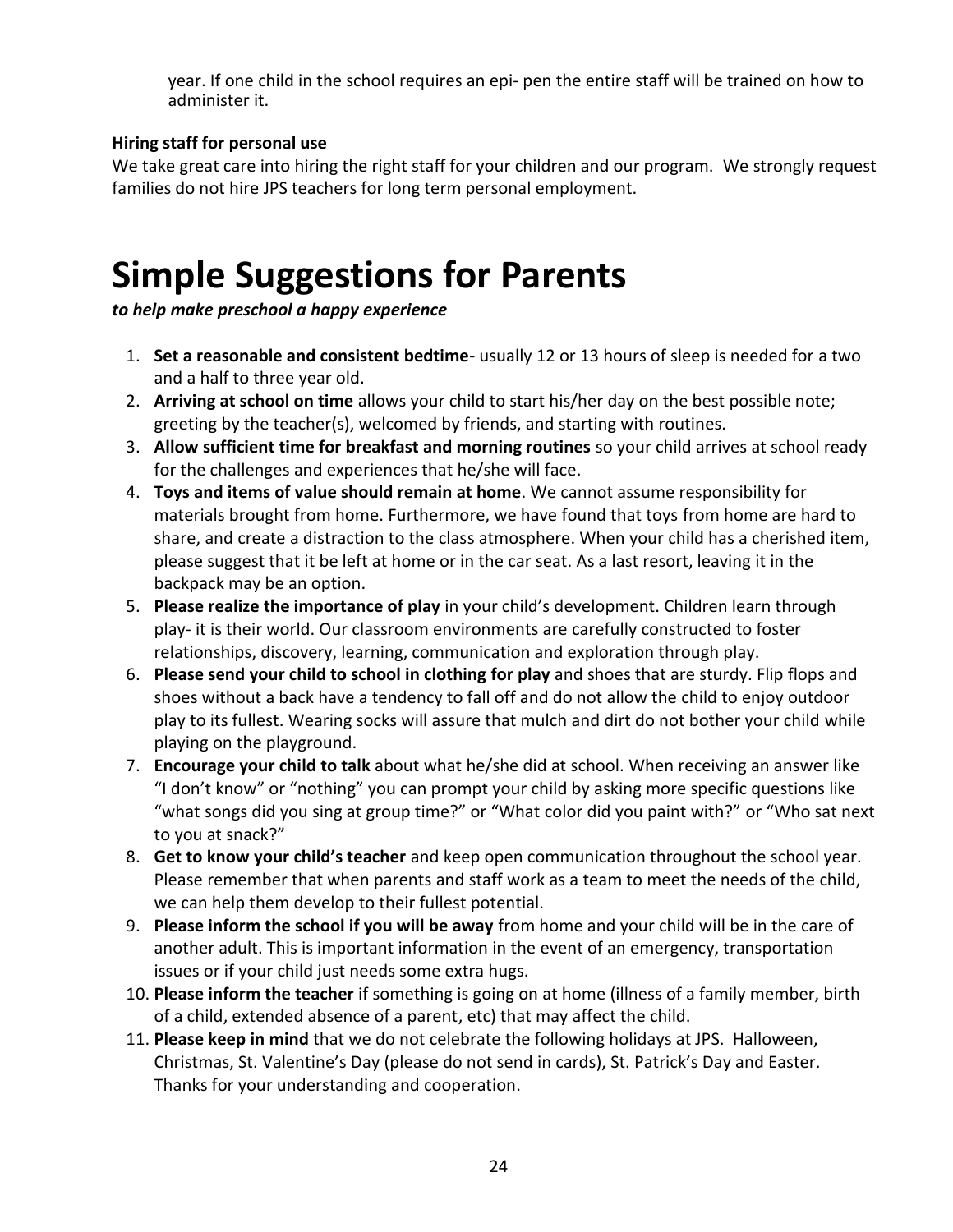- 12. **Walk your child into the building (as opposed to carrying them**) so that he/she can develop a sense of independence and ownership of his/her school/classroom as well as ease with transitions.
- 13. **Read over e-mails and paperwork**. We make every effort to communicate regularly with families on an individual and group basis. JPS wants to share the many activities and events that make this school special.
- 14. **Make a plan for drop off and stick to it**. We are aware that transitions are hard. Tell your child how long you plan to stay, offer a hug and kiss, then let the teacher know you are leaving. We are prepared and equipped to handle teary good-byes and will let you know how your child is doing during the day, if transitions and good-byes are hard.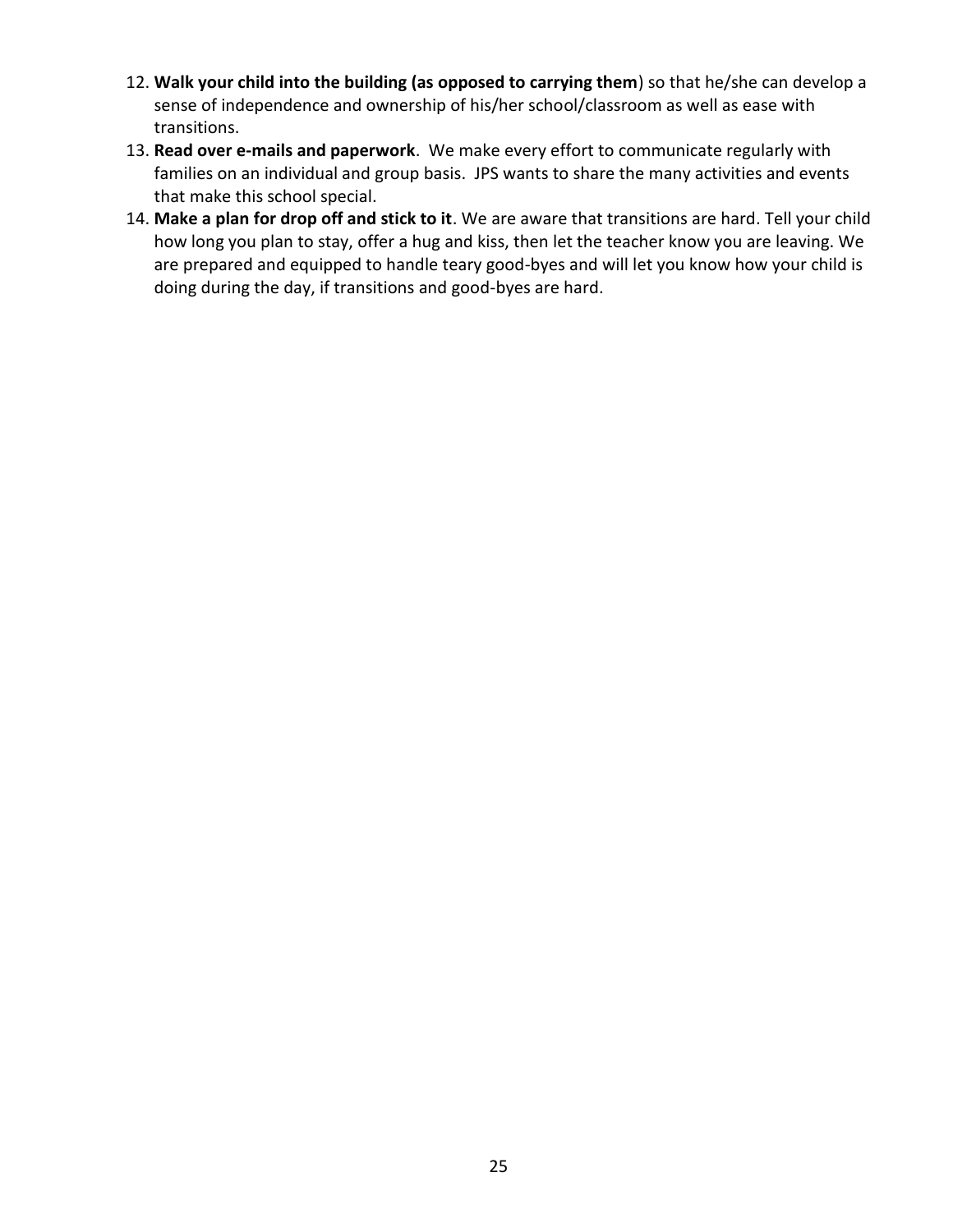#### **JEWISH PRESCHOOL ON SARDIS | COVID-19 POLICIES**



The policies and procedures listed below were created with guidance from the North Carolina Dept. Health & Human Services Interim Guidance for Child Care Settings in order to keep our students, families and staff safe and healthy. Due to mandates and licensing requirements, as well as best practices, the policies and procedures listed below are mandatory for all staff, students and families. Thank you for helping us help you and your family.

#### **The following people MAY NOT ATTEND JPS:**

- 1. Anyone showing any symptoms of COVID-19, or the household members of anyone with the following symptoms:
	- a. Fever (100.4 or higher)
	- b. Chills
	- c. Shortness of breath/difficulty breathing
	- d. New cough
	- e. New loss of taste or smell
- 2. Anyone who has tested positive for COVID-19, and their household members.
- 3. Anyone awaiting the results of testing for COVID-19, and their household members.
- 4. Anyone who has had exposure to someone who has tested positive for COVID-19. This of course includes anyone living in your home.

#### **DROP OFF/PICK UP PROCEDURES**

#### **Drop off and pick up procedures have been updated, please read carefully:**

- Parents will be allowed to enter the building for drop off/pick up.
- Anyone entering the building to pick up/drop off will be **required to adhere to social distancing recommendations**: wear a mask, remain at a 6 ft. distance whenever possible from other adults, and remain in the classroom for less than 15 minutes per *day*.
- ALL pickup and drop off will be through the front doors only. DO NOT use any exterior doors (those leading straight into the classroom) for drop off/pickup.
- ALL Infants & Toddlers you will drop off and pick up directly to and from your child's classroom.
- 2's & up: Carpool will be offered for 9:00am drop off as well as 3:00pm pick up. This means you can drop off between 8:50-9:05am and we will screen your child and walk them from your car into the classroom. It will be an option to walk your child in on your own if you choose to do so. Anyone dropping off earlier than 8:50 should park and walk their child in.
- **For families registered to begin at 9:00am – the earliest you may drop off is 8:50.**

#### **Daily Health Screening**

- 1. Everyone entering the building will be screened, using our electronic screening through Jot Form. A text will be sent to your phone each day. Click the link and complete the screening accurately. The teacher/staff member who greets you will ask you to see the green check mark that appears if your child is cleared to attend school.
- 2. The screening asks the following questions:
- Is anyone in your home exhibiting any symptoms of COVID-19? Fever of 100.4 or higher/chills, shortness of breath/cough, new loss of taste or smell?
- Has anyone at home tested positive for COVID-19 in the last 14 days?
- Is anyone at home awaiting COVID test results?
- Has your child had close contact with anyone who has COVID-19? \*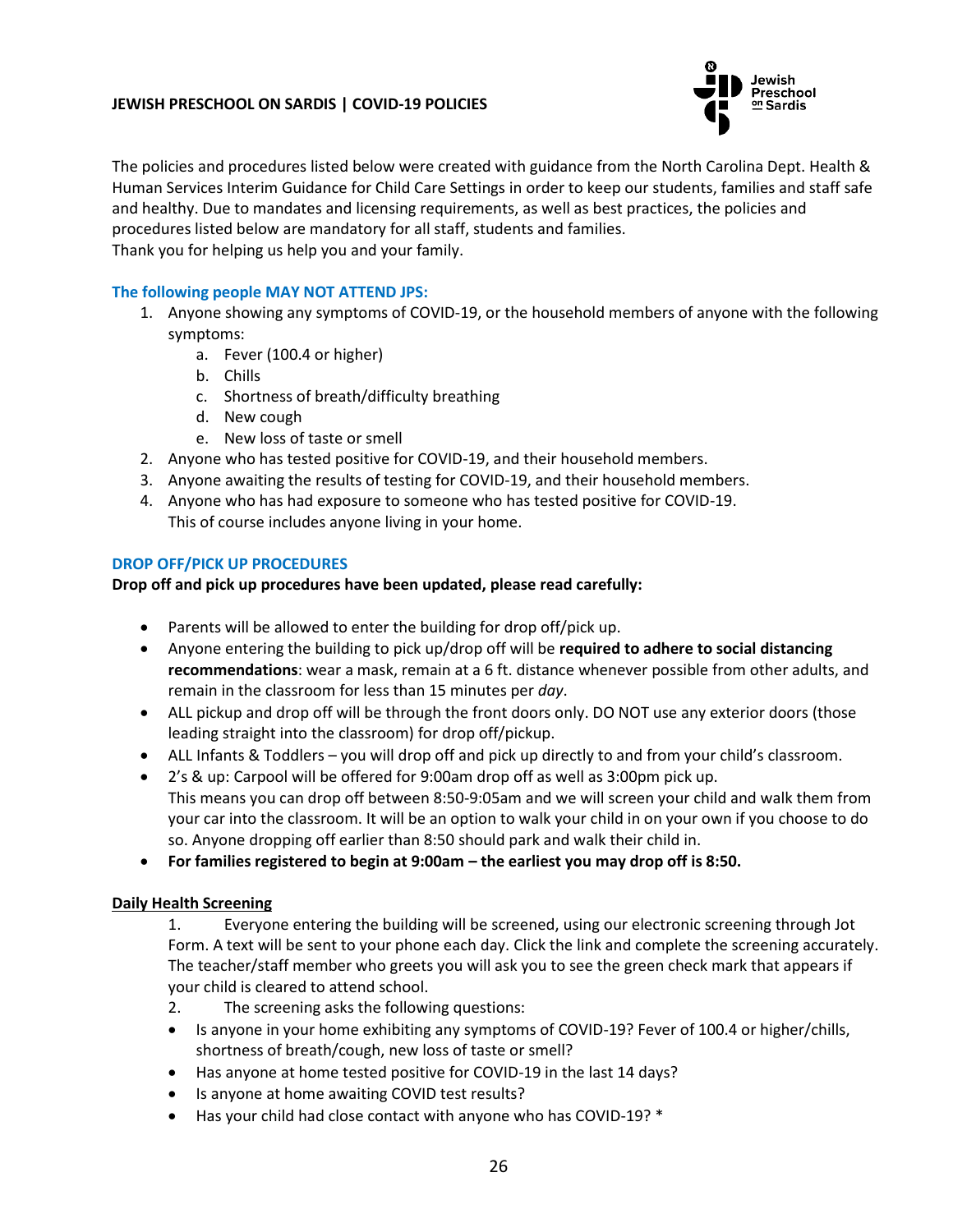#### **PREVENTING THE SPREAD/SOCIAL DISTANCING:**

- The same group of children and staff members will be kept together throughout the day; there will be no combining of groups. To the degree possible, staff will remain with the same groups from day to day and week to week. This will help reduce potential exposures.
- The group sizes will remain within the ratios we normally adhere to.
- Outdoor play will be staggered according to a schedule, and social distancing will apply to outdoor play.
- During rest time, cots will be placed as far apart as possible.

#### **STUDENT ACTIVITIES:**

- No combined indoor group activities will be planned.
- No outside instructors will be allowed in the building. If instructors are hired, the children will participate outside.
- Students will be reminded not to touch their faces and wash their hands often during the day.

#### **ADULT PROCEDURES:**

- Social distancing will be practiced by staff to the maximum extent while still allowing for the care of children. JPS understands that staff need to be in close proximity to children when providing care, but our staff will limit physical proximity as best as they are able.
- For the safety of our students and staff, all adults at JPS must follow posted signage in regards to policies and procedures.
- All staff will be screened upon entering the building
- Staff are required to wear face coverings indoors

#### **INFECTION CONTROL AND SANITATION PRACTICES:**

Washing hands and sanitizing surfaces will continue to take place throughout the day.

- **Frequent hand washing** Staff and children are required to wash hands with soap and water for at least 20 seconds when entering the classroom, before meals or snacks, after outside time, after going to the bathroom, and prior to leaving for home.
- Students, families, and staff will be reminded to avoid touching their eyes, nose, and mouth with unwashed hands and to cover coughs or sneezes with a tissue, then throw the tissue in the trash and clean hands with soap and water or hand sanitizer (if soap and water are not readily available).

#### **FACILITY CLEANING:**

- JPS staff will follow a schedule for cleaning and sanitizing throughout the day. Surfaces and objects that are frequently touched, such as doorknobs, light switches, faucet handles, etc. will be routinely cleaned throughout the day.
- Our cleaning service will be cleaning daily, following cleaning and sanitizing standards.

#### **CLEANING OF STUDENT ITEMS AND MATERIALS**

- Each child's bedding for nap will be washed weekly. Teachers will send your child's sheet and blanket home at the end of each week, you will wash and return on Monday.
- Infant cot sheets are washed daily.
- Toys will be sanitized daily.
- Any toys or materials that are mouthed will be placed in a separate bin that is inaccessible to children. Mouthed toys will be cleaned and sanitized before being returned to the shelves.

#### **HEALTH PROCEDURES FOLLOWING CURRENT MANDATES**

• If a child or staff member develops symptoms of COVID-19 (fever of 100.4 or higher, cough, or shortness of breath) while at the facility, they will be separated from the group until they are picked up